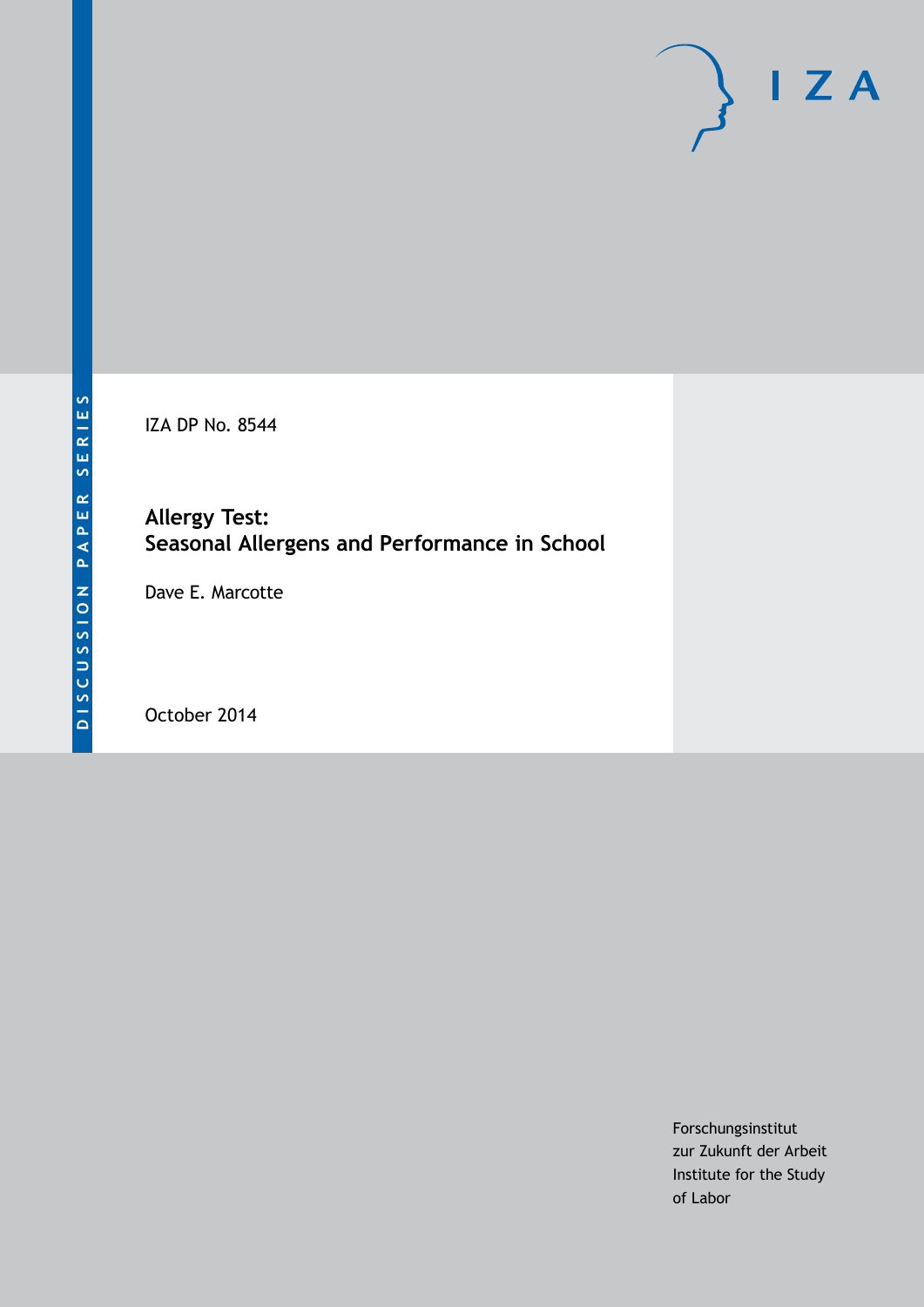# **Allergy Test: Seasonal Allergens and Performance in School**

**Dave E. Marcotte**

*University of Maryland, Baltimore County and IZA*

# Discussion Paper No. 8544 October 2014

IZA

P.O. Box 7240 53072 Bonn **Germany** 

Phone: +49-228-3894-0 Fax: +49-228-3894-180 E-mail: [iza@iza.org](mailto:iza@iza.org)

Any opinions expressed here are those of the author(s) and not those of IZA. Research published in this series may include views on policy, but the institute itself takes no institutional policy positions. The IZA research network is committed to the IZA Guiding Principles of Research Integrity.

The Institute for the Study of Labor (IZA) in Bonn is a local and virtual international research center and a place of communication between science, politics and business. IZA is an independent nonprofit organization supported by Deutsche Post Foundation. The center is associated with the University of Bonn and offers a stimulating research environment through its international network, workshops and conferences, data service, project support, research visits and doctoral program. IZA engages in (i) original and internationally competitive research in all fields of labor economics, (ii) development of policy concepts, and (iii) dissemination of research results and concepts to the interested public.

<span id="page-1-0"></span>IZA Discussion Papers often represent preliminary work and are circulated to encourage discussion. Citation of such a paper should account for its provisional character. A revised version may be available directly from the author.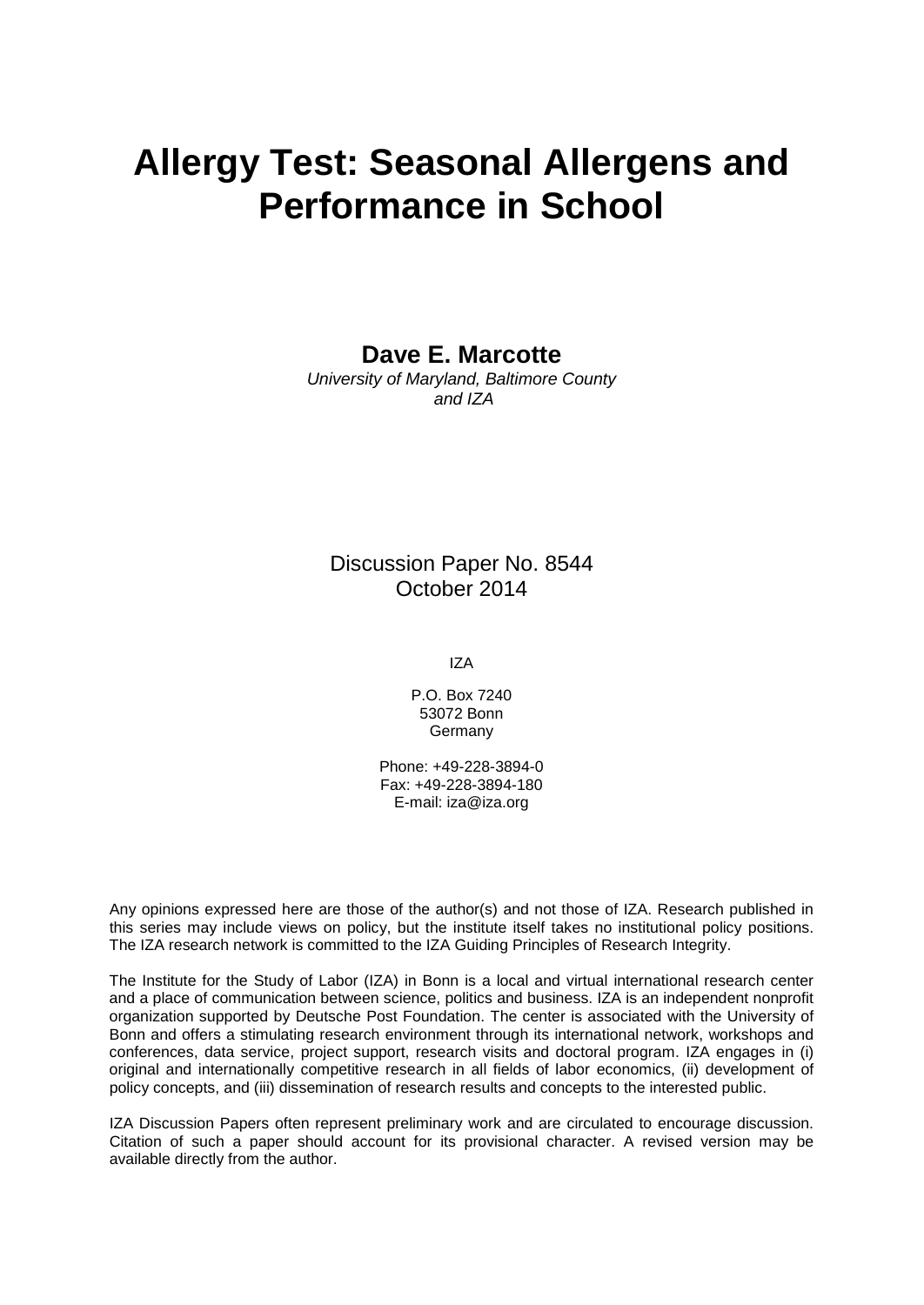IZA Discussion Paper No. 8544 October 2014

# **ABSTRACT**

# **Allergy Test: Seasonal Allergens and Performance in School[\\*](#page-1-0)**

Seasonal pollen allergies affect approximately 1 in 5 school age children. Clinical research has established that these allergies result in large and consistent decrements in cognitive functioning, problem solving ability and speed, focus and energy. However, the impact of seasonal allergies on achievement in schools has received no attention at all from economists. Here, I use data on daily pollen counts merged with school district data to assess whether variation in the airborne pollen that induces seasonal allergies is associated with performance on state reading and math assessments. I find substantial and robust effects: A one standard deviation in ambient pollen levels reduces the percent of 3rd graders passing ELA assessments by between 0.2 and 0.3 standard deviations, and math assessments by between about 0.3 and 0.4 standard deviations. I discuss the empirical limitations as well as policy implications of this reduced-form estimate of pollen levels in a community setting.

### **NON-TECHNICAL SUMMARY**

In this paper I examine the effect of pollen on school children's performance on mandatory tests of 3rd through 8th graders in the United States. We know from clinical studies that allergies limit cognitive ability. This is the first paper to estimate the impact of a widespread and chronic health problem on student achievement, often measured during the height of allergy season.

JEL Classification: I10, I20, I21

Keywords: education, health, air quality

Corresponding author:

Dave E. Marcotte Department of Public Policy UMBC 1000 Hilltop Circle Baltimore, MD 21250 USA E-mail: [marcotte@umbc.edu](mailto:marcotte@umbc.edu)

I am grateful for the help of many people at a variety of organizations for help in acquiring data for this project. These include: the National Allergens Bureau and the American Academy of Allergy Asthma and Immunology, and in particular Jerome Schultz; Melissa Ogden of the Knox County (TN) Public Schools; Carolyn Hayward and Janeen Demi-Smith of the Colorado Springs School District 11; Liz Jones from the South Carolina Department of Education; and Liliane Patel from the San Jose (CA) Unified School District. I benefited from the able research assistance of Aynur Saygin, and from the comments and suggestions of Peter Hinrichs, John Cawley, Bryant Kim and seminar participants at Cornell and the 2014 AEFA meetings in San Antonio, TX.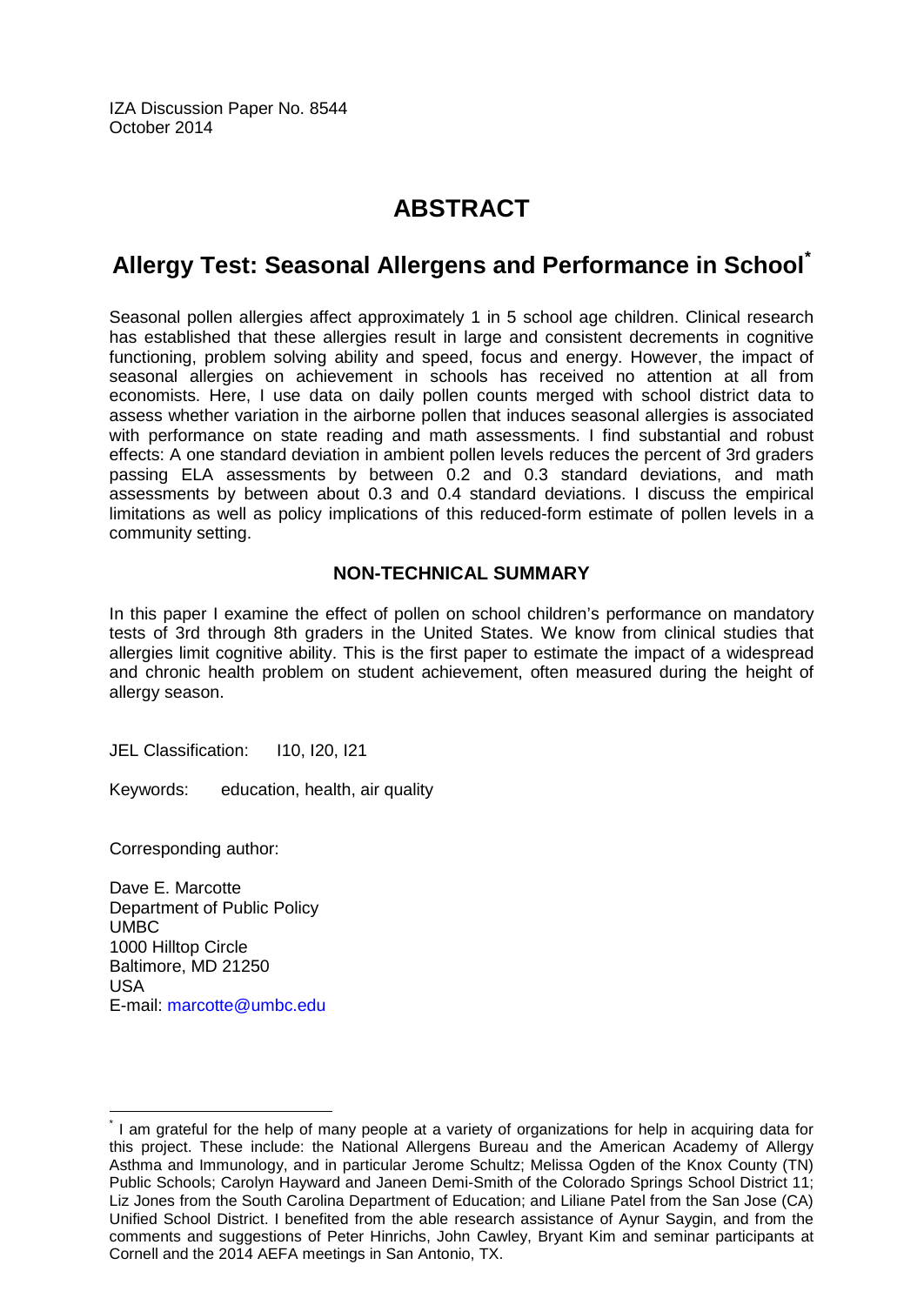The effect of airborne allergens on the cognitive functioning of allergy sufferers has been the subject of much attention among medical researchers. Numerous clinical studies identify effects on fatigue, mood, focus, the speed and accuracy of problem solving and reasoning.<sup>1</sup> There is also a substantial body of research on the effects of common treatments for allergens on many of these same outcomes.<sup>2</sup> Indeed, the advantages of newer generation treatments are their more limited side effects.<sup>3</sup> Surprisingly, the impacts of seasonal allergies in communitybased settings have received almost no attention from economists.

Economists have done a substantial amount of research linking exposure to air pollution on child health outcomes and development. Airborne allergens are related to this work on pollutants. However, research on air pollution generally examines the longer-term impact of exposure on development (e.g. birth weight) or health outcomes. In the case of airborne allergens, the physiological mechanisms through which exposure affect seasonal allergic rhinitis (SAR) suggest that unlike pollution, any deleterious effects on cognitive functioning are likely to be immediate and perhaps transitory.

In this paper, I examine whether variation in the airborne pollen that induces SAR is associated with poorer performance on reading and math tests given to students in elementary and middle school. I merge data on daily pollen counts at  $16$ reporting stations around the country to data on test performance on mandatory

  $1$  I review this evidence below.

 $2$  See Bender (2005) for a review of the literature on both allergy symptoms and treatments.

 $3$  For example, so-called third-generation antihistamines such as Allegra or Claritan are marketed for their fewer side effects impeding daily functioning.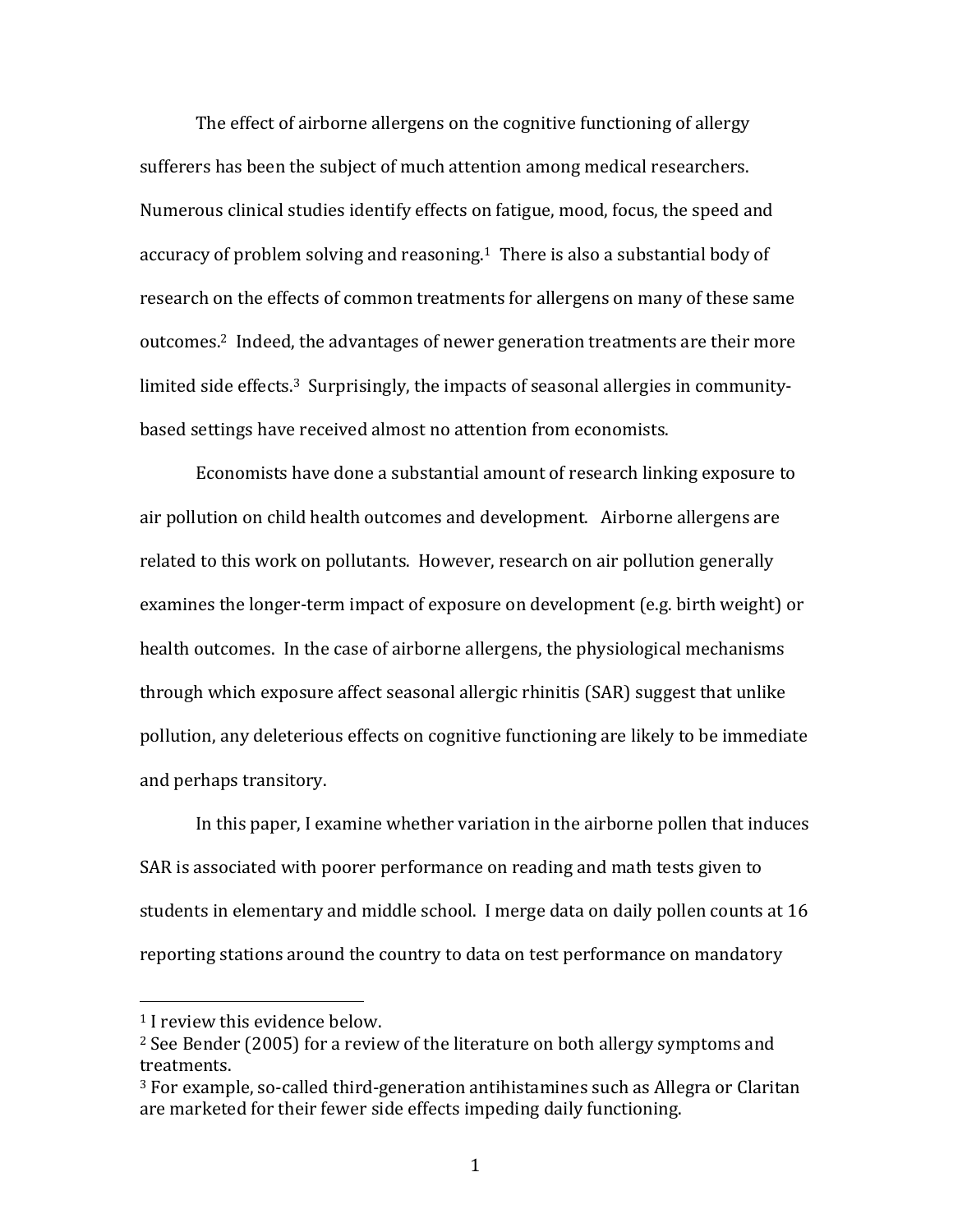state assessments and student characteristics from school districts within 10 miles of these reporting stations. Students in grades 3 through 8 are tested every year in each of these districts. Math and reading assessments are given during different weeks (and sometimes different months). Further, assessment dates differ by grade in many districts. So the merged data set provides information on the performance of students in a particular grade on a subject test in each district by year, along with measures of ambient pollen levels, as well as characteristics of the school and student body.

Using these combined data, I identify the impact of exposure to allergens on test performance by making use of this variation in testing dates across districts, subjects and grades, along with the fact that the timing and volume of seasonal allergen peaks vary over time and space. This sets up a clear natural experiment whereby we can assess the direct effect of seasonal allergens on performance on state tests. Further, because I know daily pollen counts, as well as the dates on which tests were taken, I am able to estimate contemporaneous as well as leading and (lag effects) of pollen levels on math and reading achievement. Later, I discuss the relevance of this design compared to those involving student-level randomization. Here, it is important to recognize the current design is relevant for understanding aggregate impacts. In school settings, these aggregate measures are widely used, and form the basis of accountability systems in education.

The first task of the paper is to describe the biological mechanisms through which pollen affects SAR and its subsequent symptoms. In doing so, I summarize clinical evidence on the cognitive and affective effects of SAR. I then describe the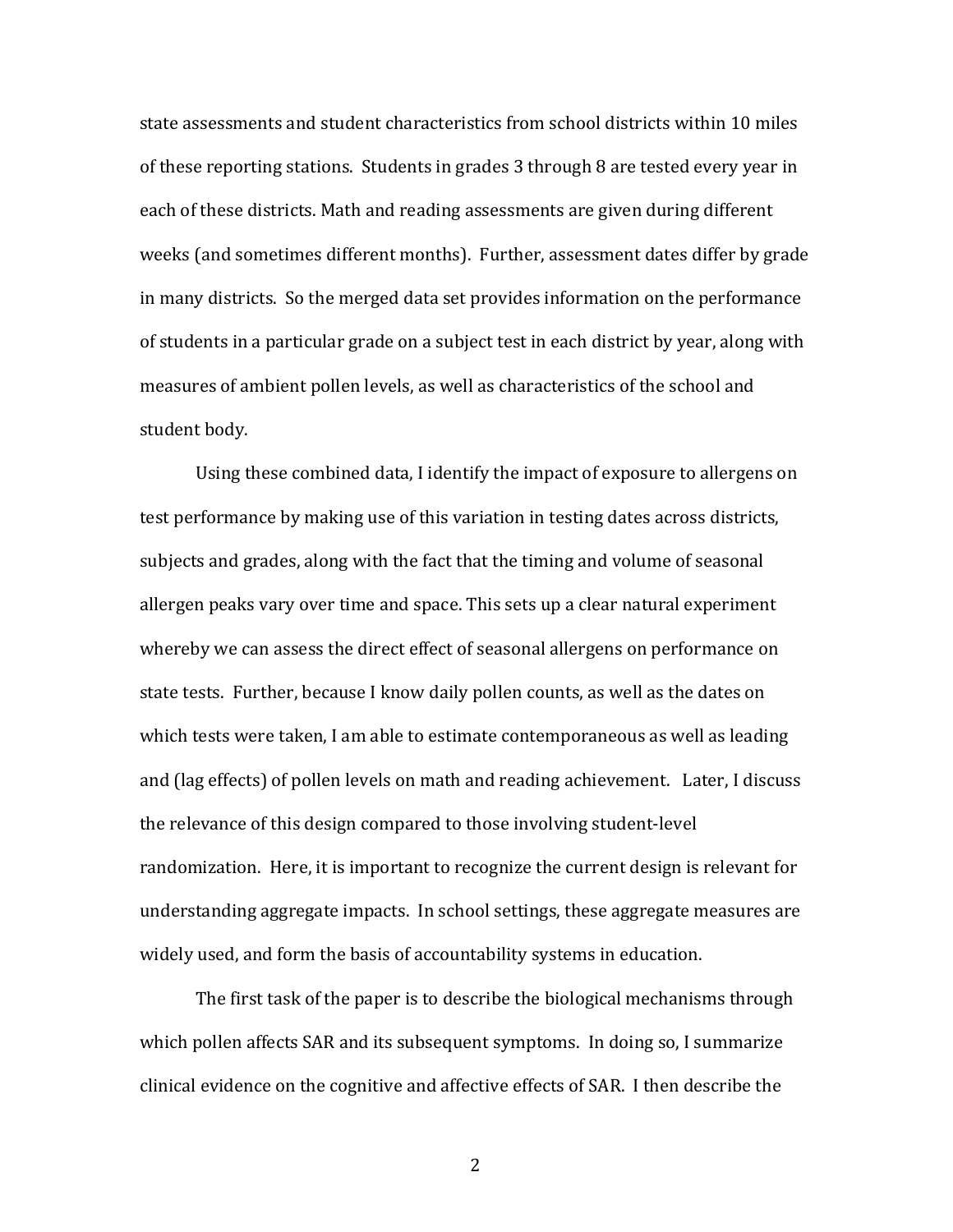data and the empirical framework. I follow this with descriptive statistics and graphical analyses of joint variation in ambient pollen and test performance, along with the main empirical results. In the final section, I discuss results and their limitations, and consider their value both for understanding the effect of pollen on community level measures of cognitive performance, as well as for understanding inter-temporal variation in educational assessment systems.

### **Background:**

 

Seasonal allergic rhinitis (SAR) is the term clinicians use to refer to pollen allergies, often referred to as hay fever.<sup>4</sup> Pollen is comprised of grains produced by plants as part of the reproduction cycle (NIAID, 2012). Many trees and grasses produce large quantities of fine grains and rely on the wind to spread pollen from one plant to another for reproduction. SAR is a reaction induced in the bodies of some people to these pollen grains that are otherwise not harmful to humans (NIAID, 2012). The allergic reaction is due to the combination of immunoglobulins that target allergens with receptor cells releasing chemicals to combat the perceived threat. These chemicals include histamine and cytokines which cause inflammation of tissue and increased secretion of mucus membrane (Janeway et al. 2001). These are the common symptoms of SAR including nasal congestion and watery eyes, and irritated throat.

These chemicals and symptoms can also affect levels of fatigue, cognitive function, and mood. The most obvious mechanism through which an allergic

<sup>&</sup>lt;sup>4</sup> While SAR is commonly called hay fever, fever is not a symptom. However, fever can occur due an infection in the sinuses, a common complication of SAR.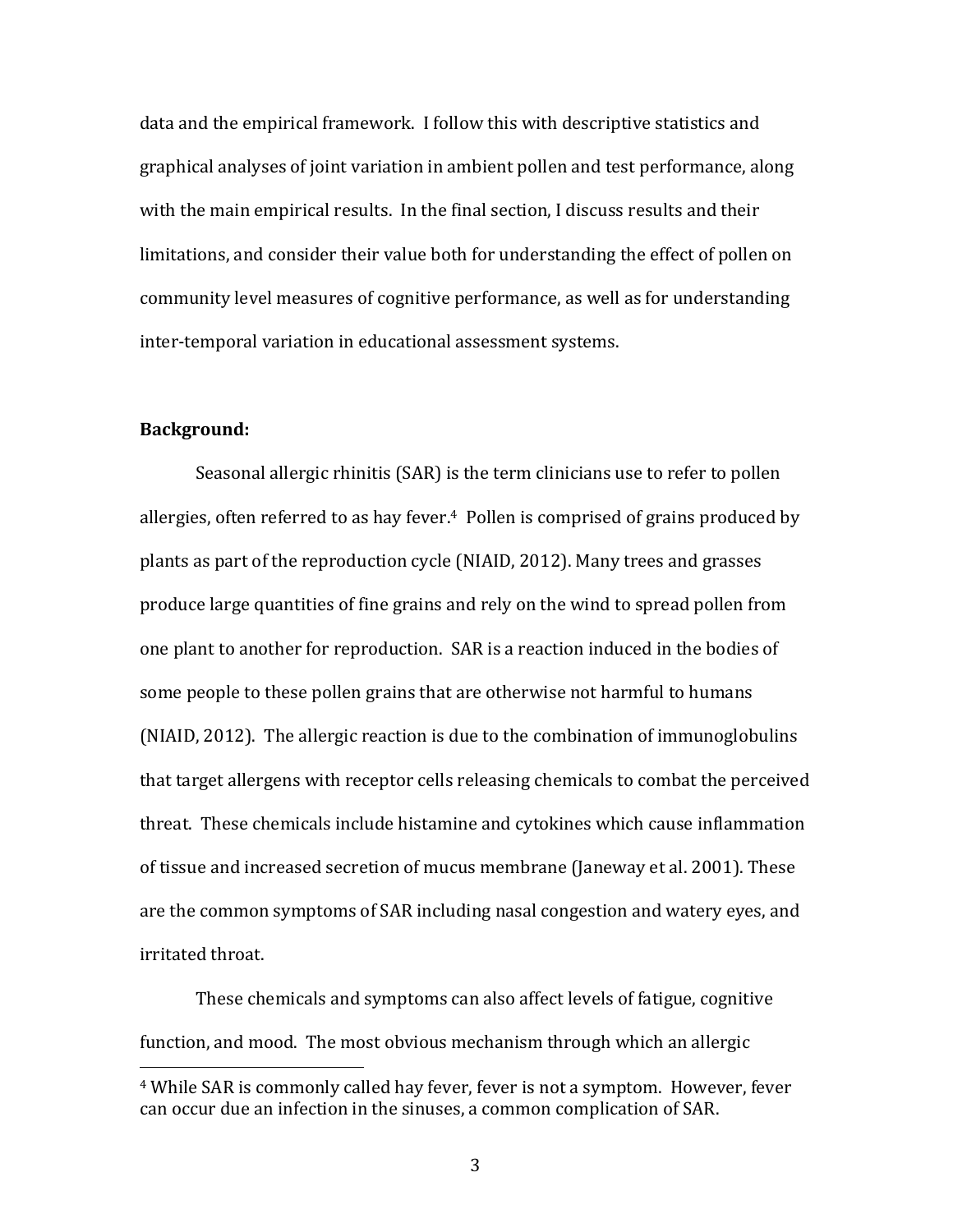response to allergens affects cognitive function is through effects on sleep. A very common problem suffered by allergy sufferers is interrupted sleep and daytime somnolence (Santos et al. (2006)). Cytokines as well as histamines are involved in brain function, affecting cognition, and memory (McAfoose and Baune (2009) and Tashiro et al. (2002)). Additionally, cytokines appear to affect mood, and have been linked to mood disorders, such as major depression (Kronfol and Remick (2000)).

While SAR is a chronic condition, the task of estimating its prevalence in the population is difficult because many sufferers do not seek treatment, and a confirmed diagnosis requires a skin test (NIAID, 2012). The estimate from the National Health Interview Survey is that 7.3 percent of Americans have been diagnosed by a physician with hay fever in the 12 months prior to interview. <sup>5</sup> Metzler et al. (2009) estimate the prevalence of SAR in the community at 16 percent, while the Agency for Health Care and Quality estimates that prevalence ranges between 10 and 30 percent. By all accounts, prevalence is higher among children than adults, with some estimates as high as 40 percent. There is also evidence that prevalence is rising (Linneberg et al., 2000).

Perhaps because of its chronicity and generally mild symptoms, SAR has received almost no attention from economists studying the costs and consequences of disease. However, there is a sizeable literature in medicine on the effects of SAR on functioning. Much of this work is based on clinical lab research, comparing subjects with a history of SAR in various settings. For example, Wilken et al. (2002) randomly divided subjects with SAR into a group exposed to pollen and a control

<sup>5</sup> http://www.cdc.gov/nchs/data/series/sr\_10/sr10\_256.pdf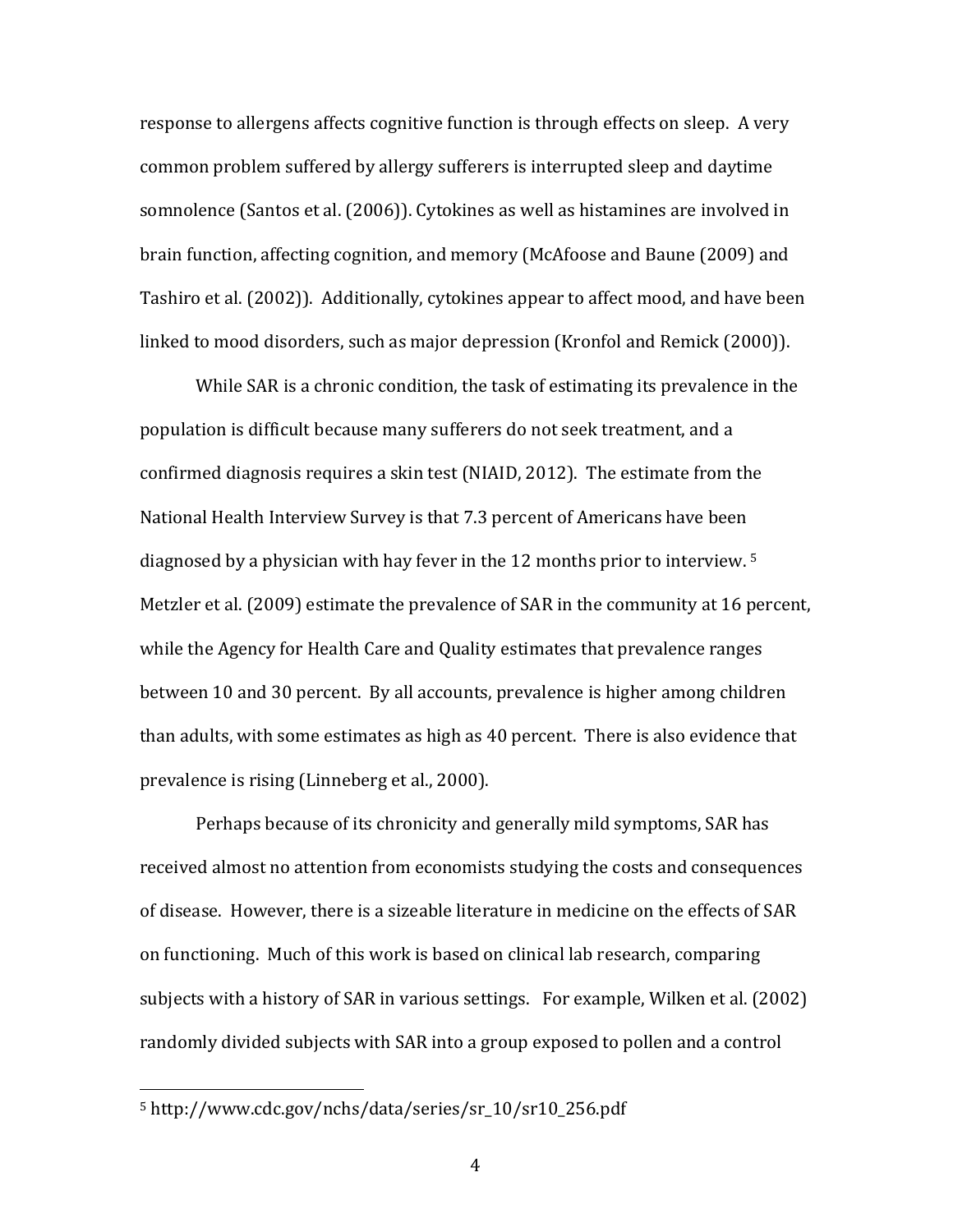group, and found that the exposed subjects scored lower on measures of computation and reasoning ability, and had longer response times and more difficulty with attention. Marshall et al (2000) find similar patterns for subjects with SAR when comparing tests administered during allergy season to those administered when pollen levels were essentially zero. Regardless of the design for establishing the treatment-control comparison, clinical studies overwhelmingly find lower measured cognitive processing abilities and speed among symptomatic SAR subjects (e.g., Bender, 2005; Druce, 2000; Marshall and Colon, 1993; and Fineman, 2002). It also appears that typical medical treatments do not offer much protection from fatigue and decrements in cognitive functioning (Bender, 2005, and Kay 2000).

The only evidence of which I am aware of the effects of SAR on school children in a community setting comes from a case-control study of nearly 2,000 British teenagers. Walker et al (2007) compare students in one region of the UK who had a history of SAR with students with no such history as they sat for the General Certificate of Secondary Education (GCSE) exams, which are important determinants of post-secondary placement. Importantly, practice CGSE exams are administered in winter, and then the actual exams in June, a period of high grass pollen in the region. The authors used a type of difference in difference analysis by comparing practice scores to final exam scores, and find that students with SAR are 40 percent more likely than comparison students to score one grade lower in one of three core subjects of the final than the practice CGSE, and 70 percent more likely to score lower if they reported taking antihistamine treatment at the time of the final exam (Walker et al (2007)).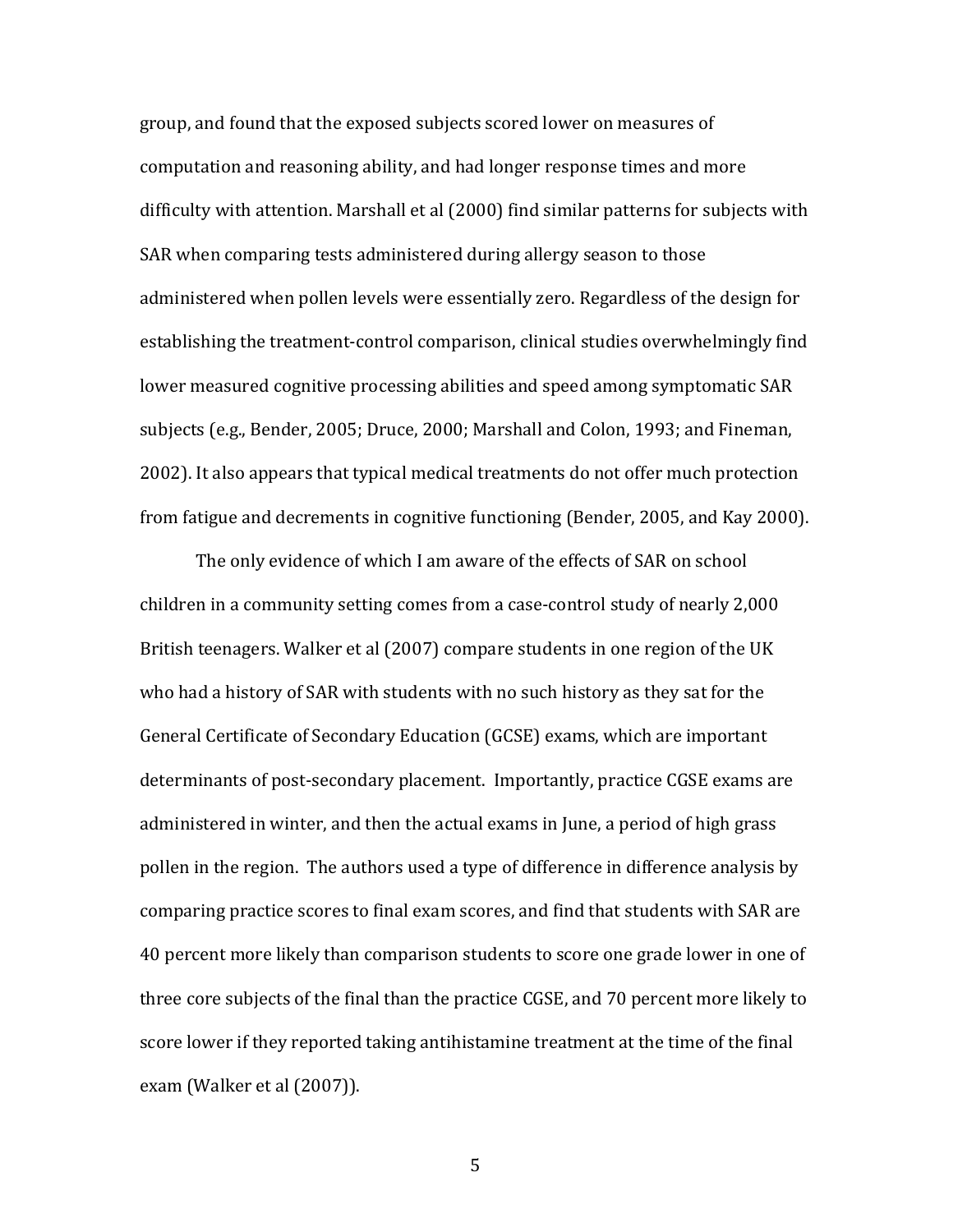In sum, the negative effects of SAR on cognitive functioning have been well established in clinical settings, and there is some evidence that seasonal allergens adversely affect performance on high school end-of-course exams. To date, however, there is has been no work done on whether and to what extent variation in environmental allergens have an effect on measures of cognitive problem solving regularly given to students across the country.

#### **Empirical Framework:**

 

To examine the relationship between seasonal allergens and cognitive problem solving on state assessments of math and reading achievement, I compiled a data set from sources of two types. First, I obtained daily pollen counts from January 2003 through October 2012 from the National Allergy Bureau (NAB), of the American Academy of Allergy, Asthma and Immunology. The NAB data provide daily records of total (and constituent) pollen counts at recording stations around the country.<sup>6</sup> The NAB stations report the accumulated number of pollen grains per cubic meter  $\frac{\gamma_3}{n^3}$  of air in a 24-hour period. Pollen counts of this type are the basis of reports on weather news and sites, such as The Weather Channel. In Table 1, I list the location of the weather reporting stations for which NAB data are available.

The second sources were state and school district accountability data systems, websites and staff. The school systems included here are those for which some portion of the district was within 10 miles of the site at which pollen levels were measured. So, for each NAB reporting station, I merge data for at least one

 $6$  Some but not all stations report during the winter, with stations in more temperate zones more likely to report 365 days per year.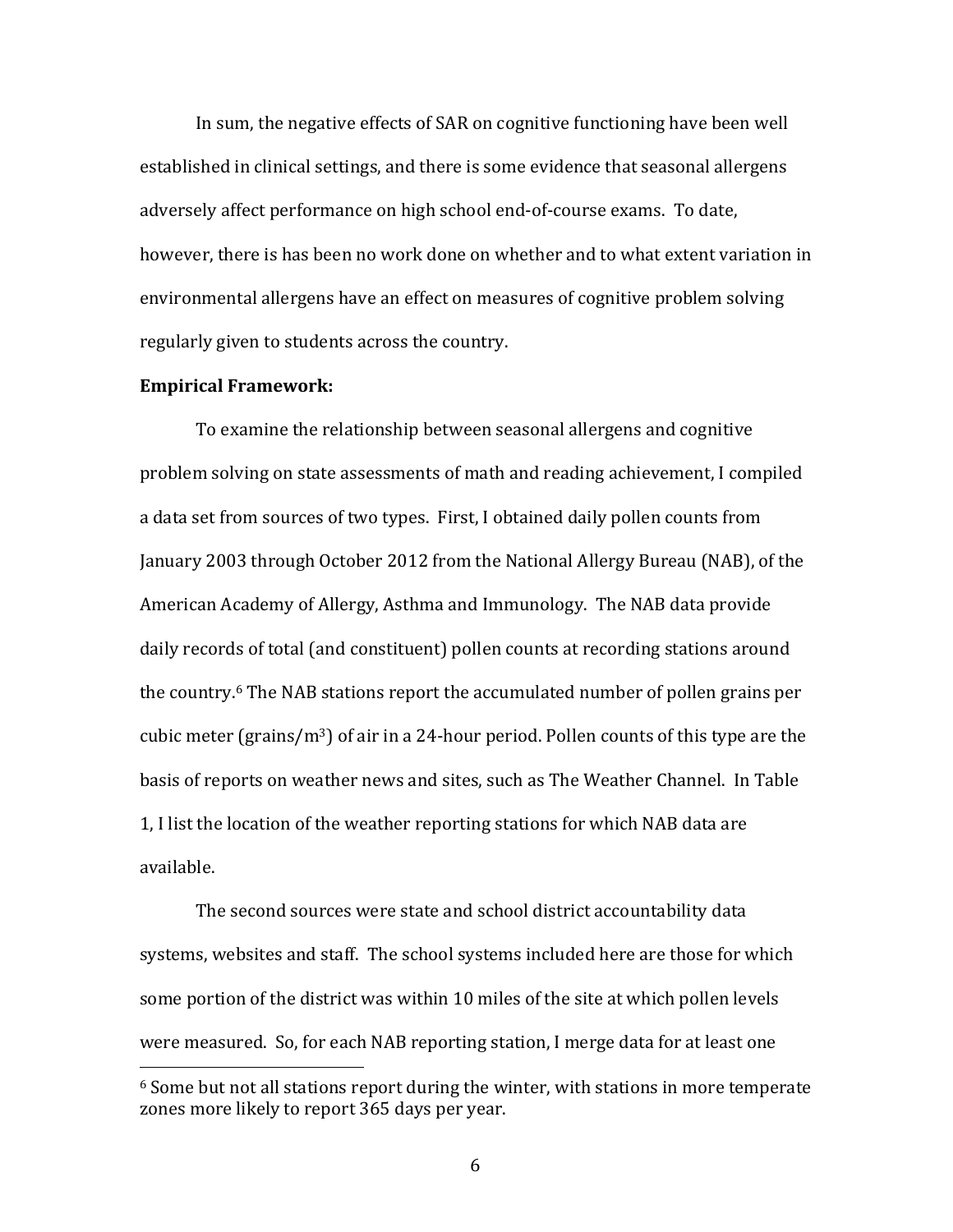school district. Many allergen reporting stations are located within geographically large school districts, and only data from one district is relevant. In other cases, reporting stations are matched to two or three proximate districts. One reporting station (Cook County, Illinois) in an area with very small (geographically) districts and is matched to seven school districts. In total, I use data from 48 school districts, so that the average reporting station is matched to 3 school districts.

From each school district, I obtained data on the percent of students who scored at the level of proficient or advanced on state math and English language arts (ELA) assessments, as well as student characteristics such as race and free/reduced price meal (FARM) eligibility, and teacher to student ratio. While districts across the country report the rates at which students are proficient (or advanced) on state assessments as part of the reporting requirements under the NCLB, state assessments differ on their rigor. Indeed, these differences and critiques of low standards (e.g. Peterson and Hess, 2008) have been an impetus for the recent push (and push-back) for states to adopt standards based on the Common Core. Because the rigor of tests varies by state during this period, all models include fixed effects to capture across-state mean differences in proficiency rates.

For each district in the sample, I also obtained information on the dates state assessments were administered. Using these dates, I calculate the mean level of pollen in the atmosphere during the testing period for each grade/subject in a district. I compile these data into a district/grade/subject/year panel measuring test performance, school characteristics and ambient levels of pollen, with records for all students, and for students by race and FARM status.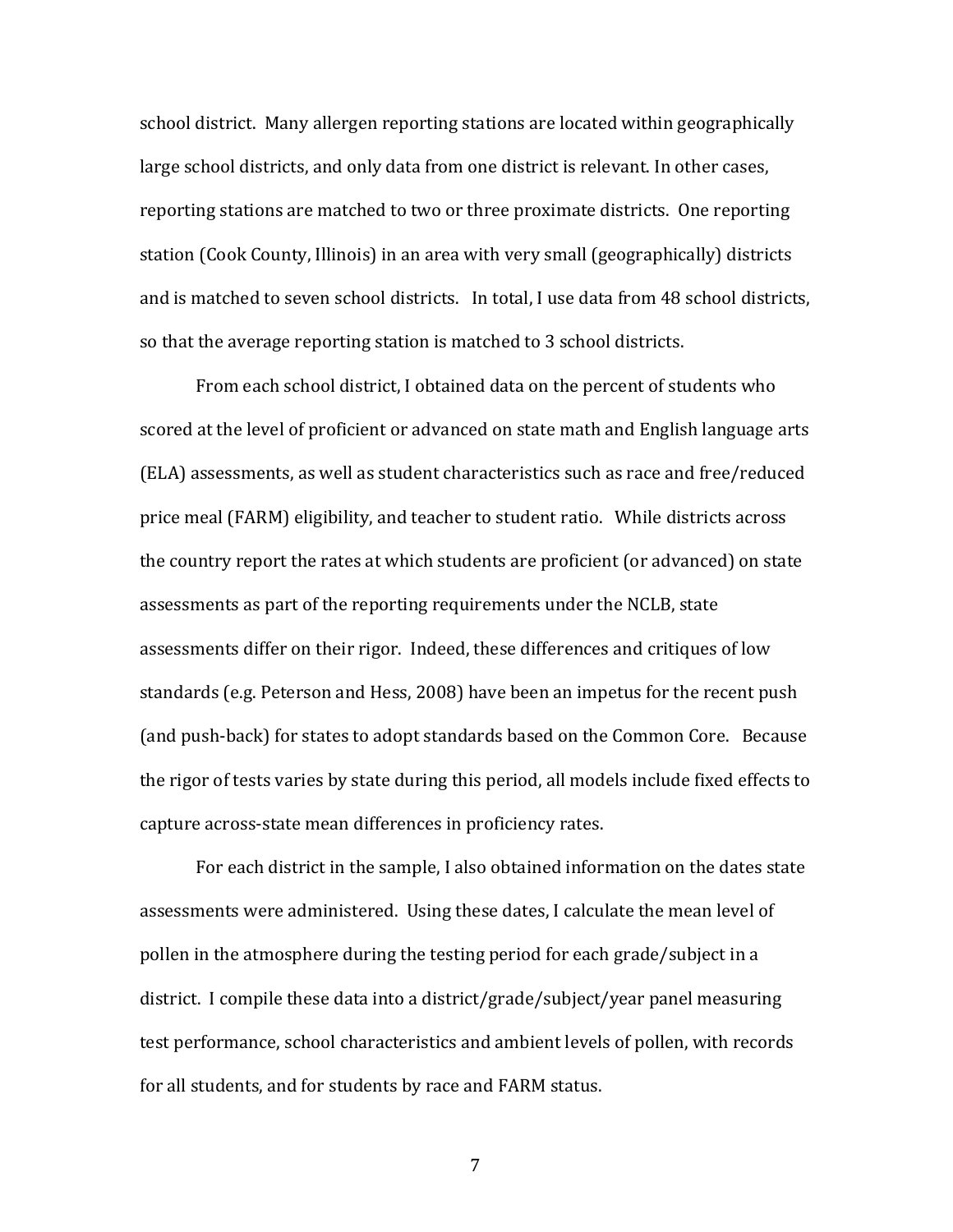Using these data, I estimate a series of models of the following type

$$
P_{gdt} = a + b_1 \text{Pollen}_{gdt} + b_2 X_{dt} + \alpha_g + f(d, t) + \epsilon_{gdt}
$$

where  $P_{gdt}$  measures the proportion of students scoring proficient or advanced on their state assessment in grade  $g$ , in district  $d$  during year  $t$ .<sup>7</sup> Pollen<sub>gdt</sub> is a measure of pollen in the atmosphere at the time the test was administered. I discuss the measure of pollen in more detail below.  $X_{dt}$  measures the year-specific percent of students in the district eligible for free/reduced price meals; the percent of student who are black; the percent of students who are Hispanic; the pupil-teacher ratio; and per-pupil expenditures on instruction.  $\alpha_q$  is a grade fixed effect and  $f(d, t)$ represents various parameterizations of district/time effects. I estimate models that include district and year fixed effects; district fixed effects and common time trends, and; district fixed effects and district-specific linear trends. All of these models are estimated separately for math and ELA assessments. In all models, standard errors are clustered at the district-grade level.

Insight into how to model the relationship between pollen and test outcomes can be obtained from the medical and epidemiologic literature on the relationship between levels of atmospheric pollen and symptomatic response. That literature is robust and commonly finds that SAR symptoms or complications rise quickly with pollen count, and then plateau. This type of dose-response pattern is common in studies regardless of how outcomes are measured, including: 1) Doctors visits for

 $7$  In three of the states in which sample districts were located, assessment scores were changed or re-scaled the study period: South Carolina, Tennessee, and New York. In these cases I include indicators to pick up mean shifts associated with the re-scaling.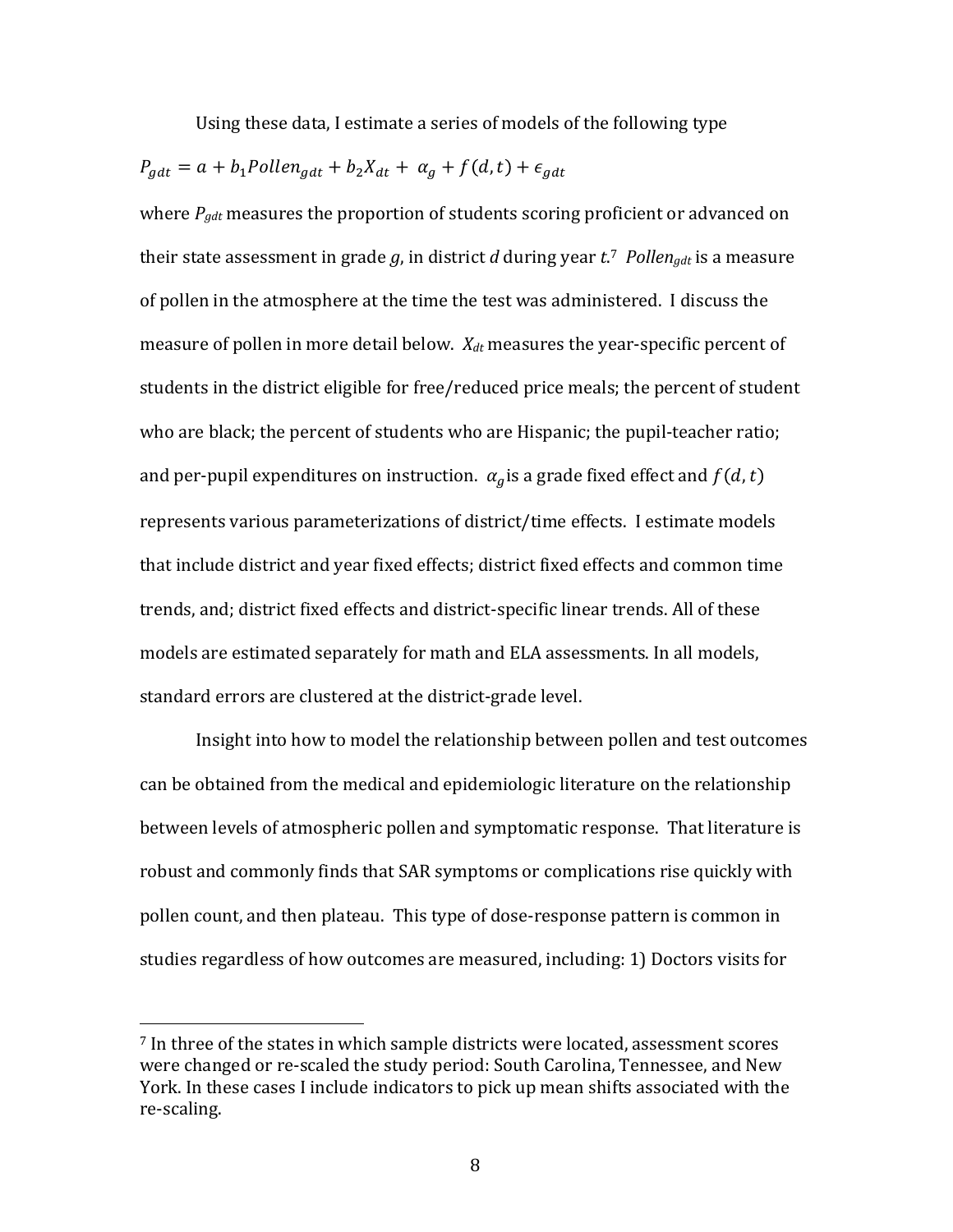symptoms of SAR; 2) Emergency clinic visits for complications like asthma, or; 3) Sales or consumption of drugs used for treating SAR (Caillaud et al., 2014a). In studies using these measures, pollen counts of less than less than 100 grains/m<sup>3</sup> and as low as 30 grains/ $m^3$  are associated with response, and higher pollen counts do not appear to result in proportionally higher levels of symptomotology (e.g. Erbas et al., 2007; Johnston et al, 2009, and; Caillaud et al, 2014b). This dose-response pattern is reflected in a common metric for reporting pollen levels: the Padgett Pollen Indicator (PPI). The PPI distinguishes between days with low, moderate, high and extreme levels of pollen in the air. The PPI defines days with pollen counts in excess of 15 grains/m<sup>3</sup>as moderate; counts in excess of 90 grains/m<sup>3</sup> as high; and pollen counts above  $1500$  grains/m<sup>3</sup> as extreme.

Because of this dose response pattern, I include measures of pollen in log form. On its own, the log transformation is consistent with the clinical doseresponse pattern, since it is more sensitive to variation at the bottom of the distribution. Figure 1 further makes clear the advantage of the log transformation. The figure displays the distribution of pollen counts during testing periods, which is highly skewed.<sup>8</sup> In addition to continuous measures of pollen count, I also estimate models using the PPI to measure variation in pollen levels.

To begin to understand how changes in the levels of pollen in the atmosphere and might affect performance on state assessments, in Table 3 I present descriptive statistics on pollen levels at NAB sites during test dates at proximate school

<sup>&</sup>lt;sup>8</sup> The empirical results are not sensitive to the decision to measure pollen counts in log form. Nonetheless, goodness-of-fit tests confirm the superiority of the use of logs.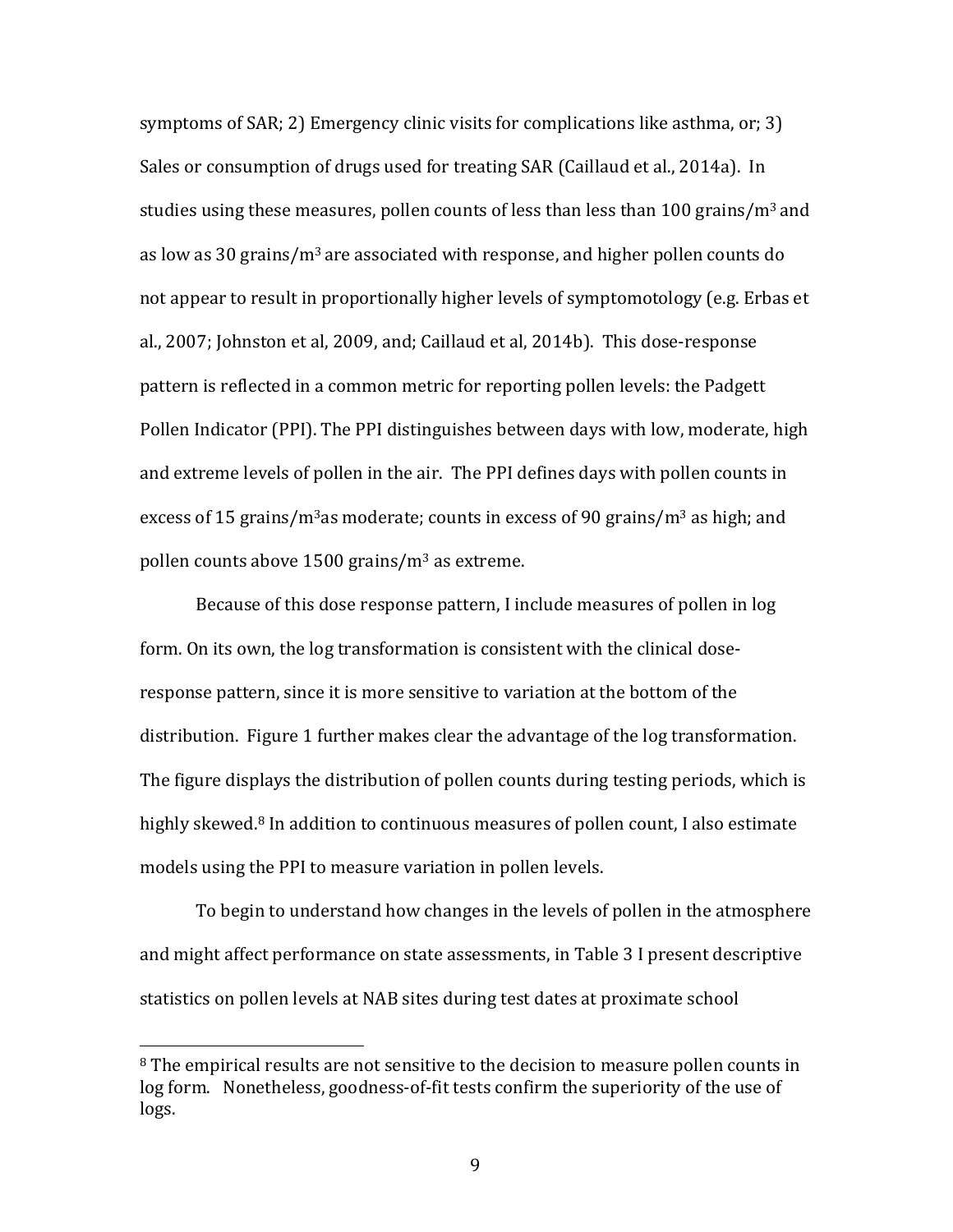districts. In addition to the mean level of pollen during test dates observed over the panel, this includes the standard deviation and extreme values. It is clear that mean levels of pollen vary from site to site. More interesting, though, is the substantial within-site variation. Several sites administer tests when the pollen level is very low  $\left($  <15) in some years, and extremely high in others. It is this sort of within district variation in pollen levels that I exploit in the models below.





### **Results:**

In order to provide context for the analyses to follow, first consider descriptive statistics for the districts under study here. In Table 2, I present summary statistics of proficiency rates and demographic and economic characteristics of the analytic sample. Two features of the sample are worth noting.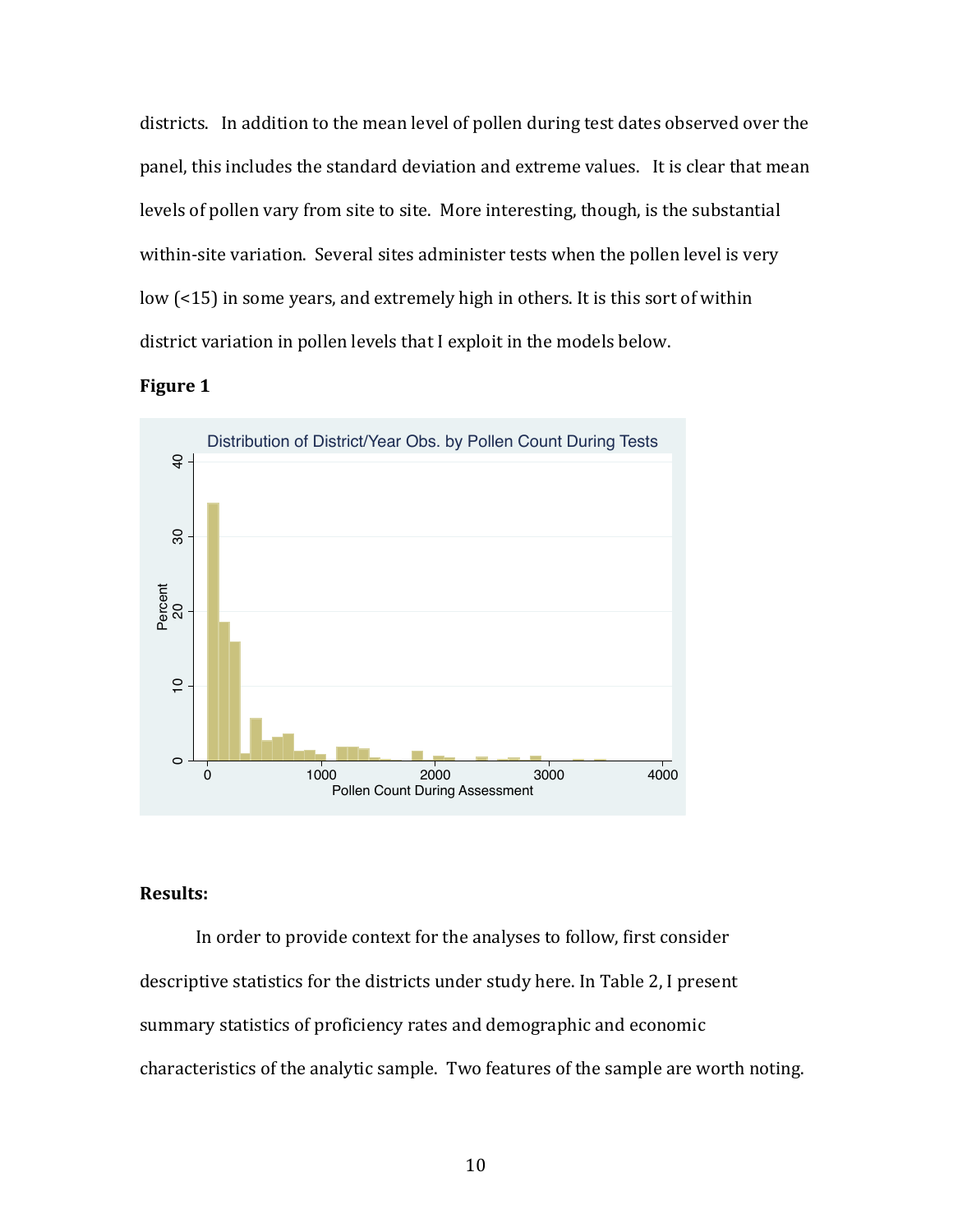First, the districts included are generally urban or suburban. This is reflected in the proportion of students of color, as well as rates of FARM eligibility. Second, there is substantial heterogeneity within the study sample, with wide variation on proficiency rates as well as student characteristics.

As an initial way to assess the correlation between levels of pollen in the atmosphere and proficiency rates on state assessments, consider the scatterplot and fit of the relationship between the two in Figure 2. Each data point in the plot represents a combination of the proficiency rate and pollen levels for students in a district/year for  $3<sup>rd</sup>$  graders in math, net of district (and group) fixed effects, and district trends. Both visual analysis and the linear trend indicate that years when students score below expectations for a district, given the district's trend (i.e. below 0 on the y-axis), tend to be years when students in those district are exposed to higher levels of pollen than typical in the district (i.e. above 0 on the x-axis).<sup>9</sup> An alternative way to assess the joint variation in atmospheric pollen and test performance is to plot mean proficiency rates and allergen levels within a district over time, net of district means and trends. Figure 3 displays time series of mean proficiency rates of  $3<sup>rd</sup>$  graders in math in all school districts (measured on the left axis) and pollen levels (measured on the right axis). The two time series do appear to move in opposite directions from year to year. For example, the two years with the highest test scores over district averages and trends (2009 and 2011) are also the years with the lowest levels of atmospheric pollen. It is also clear, however, that any inverse relationship between the two time series is certainly not perfect.

 $9$  The coefficient on the linear fit is -1.81, with a standard error of 0.406.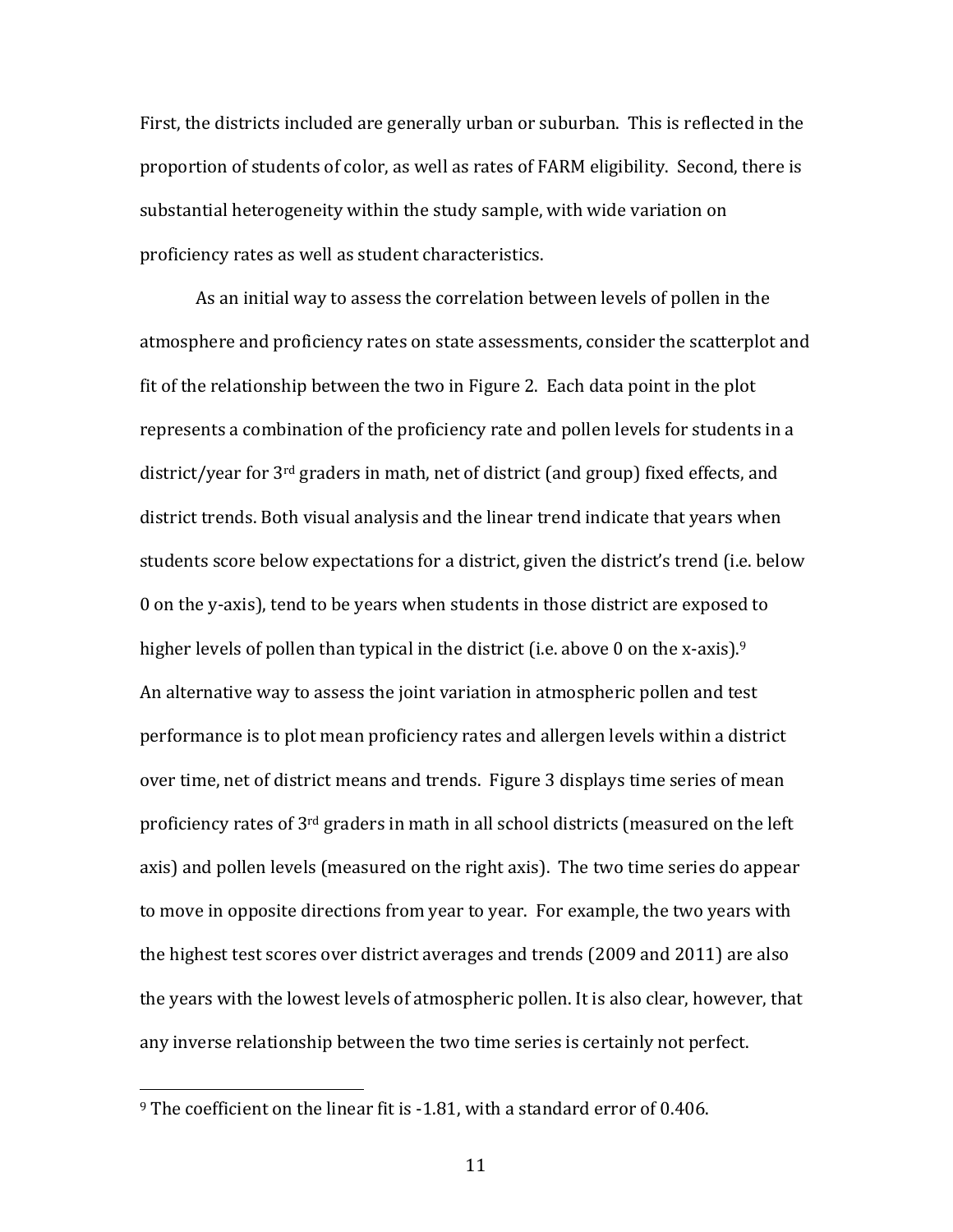



## **Figure 3**

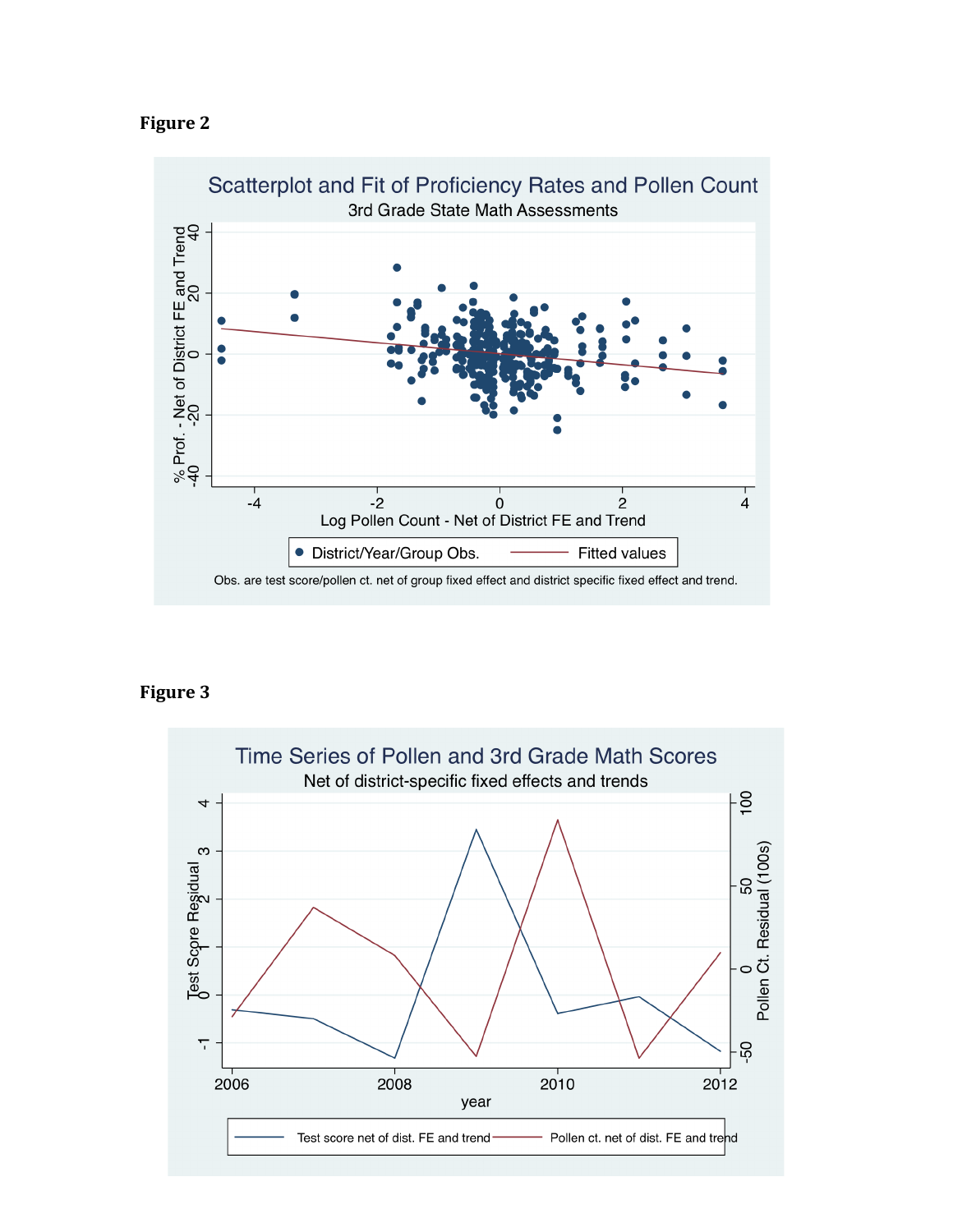#### *Multivariate Results*

To better assess whether any relationship exists between ambient pollen levels and performance on state assessments, I turn next to the results of the multivariate models discussed above. In Table 3 I present the results from three separate sets of regressions, each using different strategies to control for underlying changes in test scores over time. All models are estimated in linear-log form, because of the highly skewed distribution of ambient pollen levels during testing periods. In Model 1 (columns 1 and 2), I present results for ELA and math, respectively, in models with common year fixed effects. In columns 3 and 4, rather than time shifters, I include a common linear trend, and in columns 5 and 6 are the results from models using district specific linear trends. The first two models are robust to unmeasured changes in cohort quality or environmental factors that affect all students, either as mean shifters or in linear form. The last model is robust to unmeasured, linear changes in cohort quality or environment that are specific to each school district. In all models, the first coefficient measures the effect of pollen on the rate at which students in a district pass their state's ELA/math assessment, and the only coefficient of interest for  $3<sup>rd</sup>$  graders. Below this are interaction terms for additive effects for other grades.

Regardless of how underlying trends are modeled, higher levels of pollen during test windows have a negative effect on the percent of students passing state assessments. These are largest for younger students, since the coefficients on the direct ( $3<sup>rd</sup>$  grade) effects are uniformly negative, and the additive effects for  $4<sup>th</sup>$ and  $5<sup>th</sup>$  grades are typically negative. Across all models, the effects for students in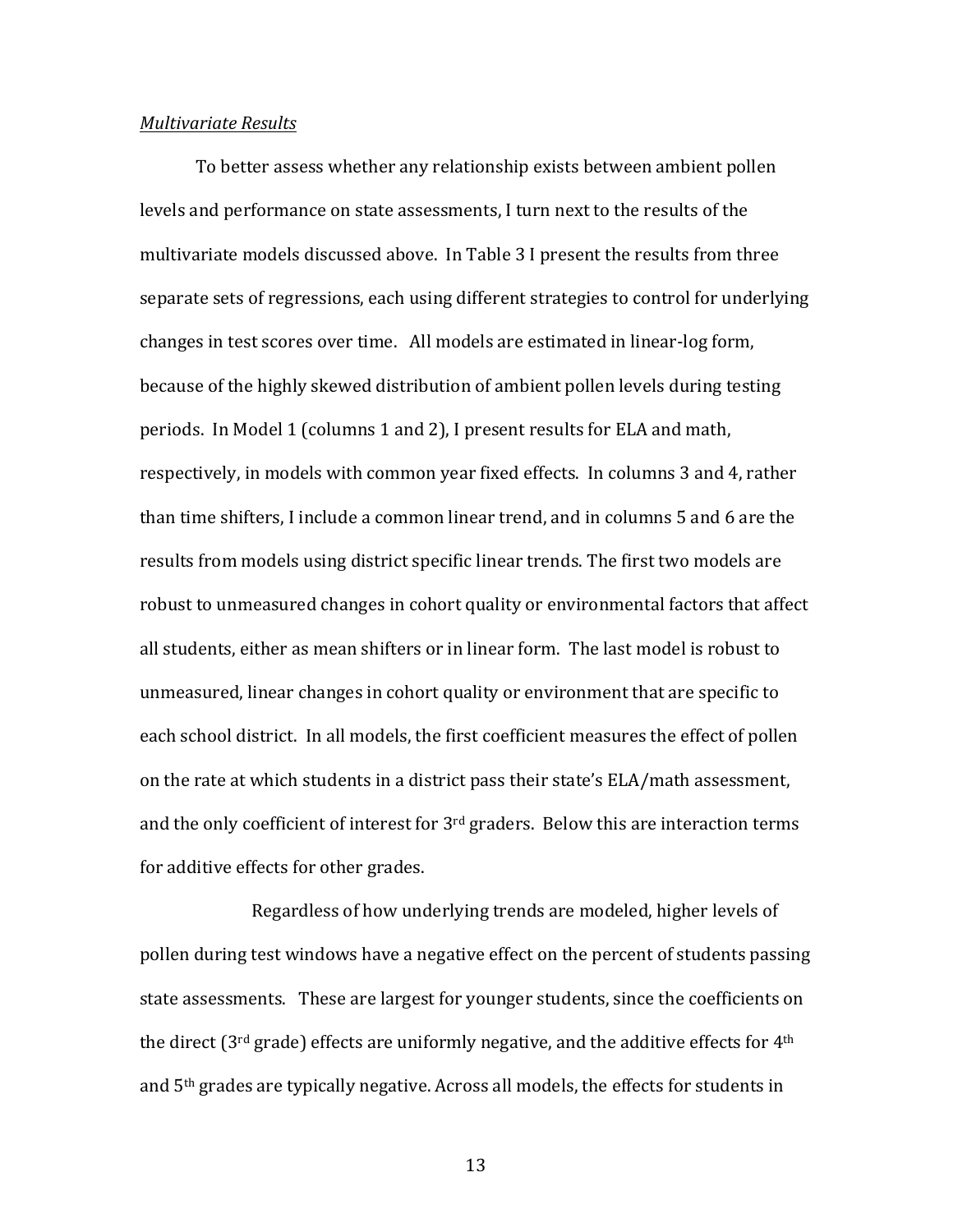grades 4 through 7 are statistically indistinguishable from those of  $3<sup>rd</sup>$  graders in ELA. For math, however, it appears the relationship between pollen and performance is strongest for students in lower grades. Overall, while the negative effects of pollen on test performance are concentrated on students in the lowest grades, effects are qualitatively similar for both subjects and across grades.

To make sense of the magnitude of the estimates, a 100 percent increase in pollen levels is associated with a decline in  $3<sup>rd</sup>$  graders passing state assessments by between 1.1 and 1.3 percent for ELA and between 1.8 to 2.2 percent for math. To help interpret these estimates, recall that 100 percent increase in pollen levels (at the mean) is smaller than one standard deviation. Scaling this up slightly, a one standard deviation in ambient pollen levels reduces the percent of  $3<sup>rd</sup>$  graders passing ELA assessments by between 0.2 and 0.3 standard deviations, and math assessments by between about 0.3 and 0.4 standard deviations. These are sizeable effects compared to other changes in education settings often discussed, such as changes in class size or teacher quality. However, they are a bit smaller than effect sizes on memory, problem solving speed and reasoning measured in clinical settings, which range from 0.30 to 0.65 (Wilken et al. (2002)).

In Table 4, I present results of the Model 1 estimated for two important subgroups of students: black students and economically disadvantaged students, as proxied by FARM eligibility. I present results for these two subgroups because they are important in educational accountability, and because disadvantaged groups are less likely to receive diagnosis and treatment for many health conditions, so could represent groups for which policy levers to improve access to care may be especially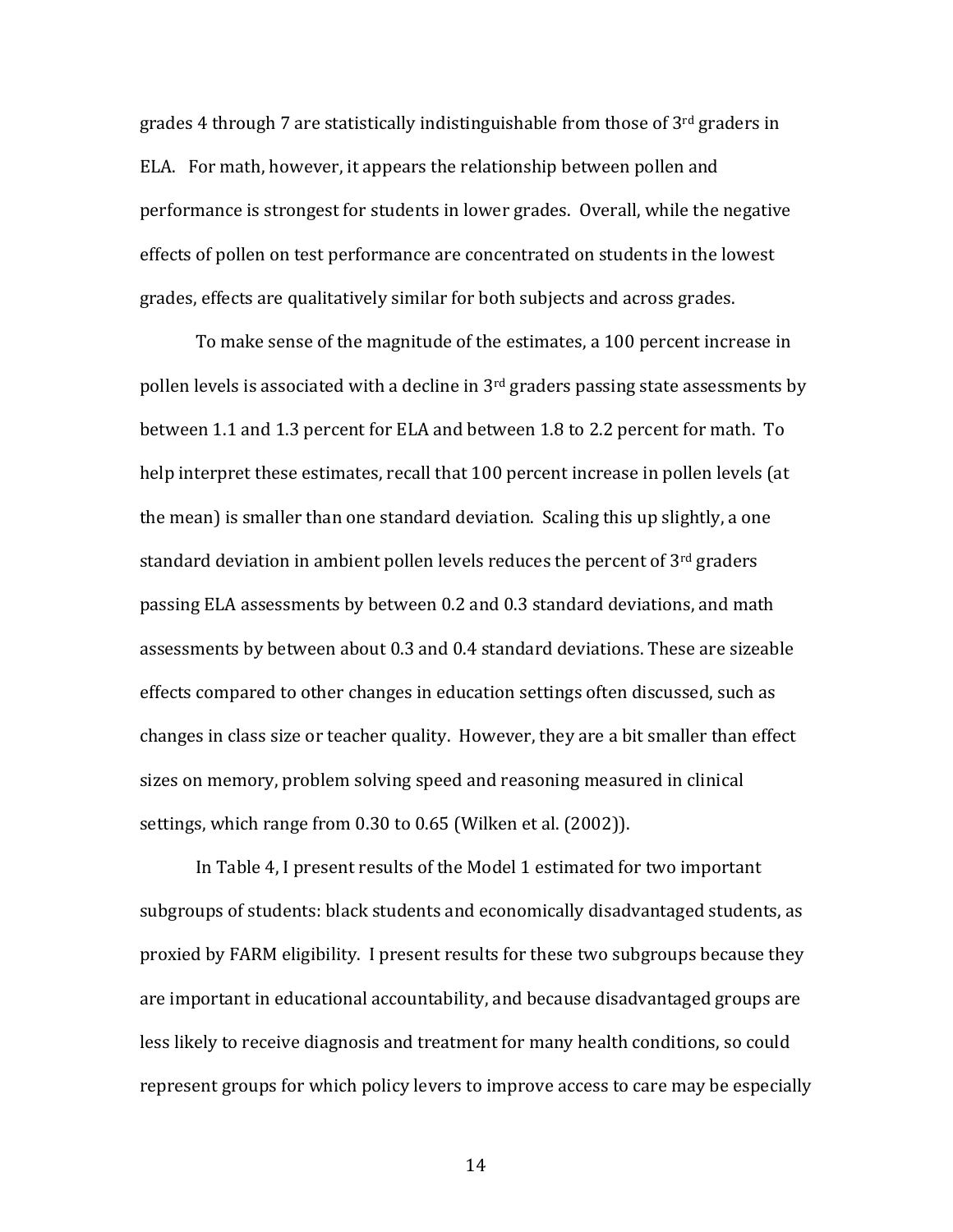beneficial. For both groups, the patterns observed in Table 3 for all students generally persist. The deleterious effects of ambient pollen are seen especially in math, and they seem to be less severe in  $8<sup>th</sup>$  grade. Importantly, however, the point estimates for these subgroups in math are larger (in absolute value) than those observed for all students in Table 3.

#### *Specification Checks*

While the results suggest high levels of pollen reduce performance on primary school math and reading exams, they are surely open to questions about functional form and model specification. The results in tables 3 and 4 are from models that restrict the effect of ambient pollen on achievement to be linear in logs. Recall, that research in clinical settings has often found the effects of pollen levels on allergy symptoms, physician visits or drug sales to rise quickly and plateau, and that pollen levels of 30 to 100 grains/ $m<sup>3</sup>$  are typically associated with substantial symptom response. To allow for this type of relationship, I estimate models in which the pollen levels are measured using the PPI index of severity. In addition to being widely used, employing the PPI allows for relatively flexible non-linearities in models of test performance.

In the first panel of Table 5 I present results from models in which pollen levels are measured as a series of indicators of the PPI index, where the omitted category is the lowest level of pollen. Because indicator models with multiple measures of pollen interacted with six grades would have too many coefficients of interest, I estimate this models restricting the effects of pollen to be common across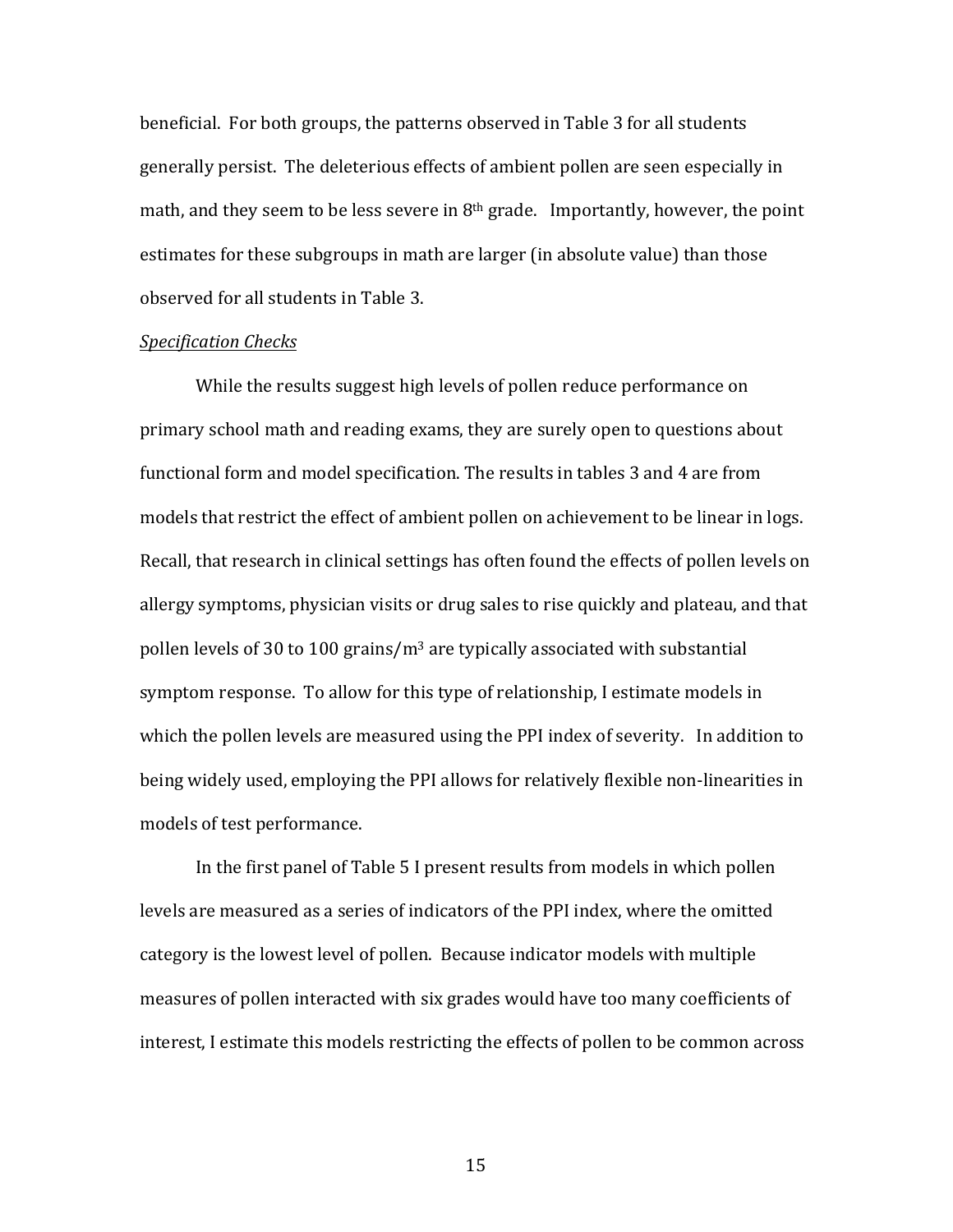grade, and including grade fixed effects.<sup>10</sup> In order to conserve space, I present estimates for Model 3, which includes district-specific linear trends. This is the most flexible and robust specification, providing the clearest pre-post comparison. In any case, as in the previous tables, results are highly similar across specifications. For both the ELA and math exams, the rate at which students pass assessments is lower at any ambient pollen level other than the lowest level  $\leq 15/m^3$ ). I estimate that when tested on days with pollen in the moderate rather than low range, about  $3.5$ percent fewer students pass ELA exams and 4.9 percent fewer pass math exams. Notably, for neither subject do higher levels of pollen (high or extreme) generate lower levels of achievement.

An alternative threat to validity for the findings presented in Tables 3 and 4 is that high levels of ambient pollen could occur during periods of relatively high levels of air pollution, and hence be picking up the effects of low air quality more generally. One reason this might not be a particularly worrisome concern is rooted in the mechanisms through which pollution, rather than pollen affects cognitive performance. The impact of air pollution on child development is mainly thought to operate through irritating lungs, causing respiratory problems, increasing risk of infection, and slowing growth and development in early childhood (Currie (2005)). Unlike the physiologic reactions that link variations in levels of allergens with contemporaneous changes in cognitive functioning, the effects of pollution on cognitive ability are likely to be chronic, and develop over years. Of course, acute

 $10$  To the extent that the weak evidence from Tables 3 and 4 are consistent with different effects by grade, this across-grade average may understate effects in lower grades and overstate effects in higher grades.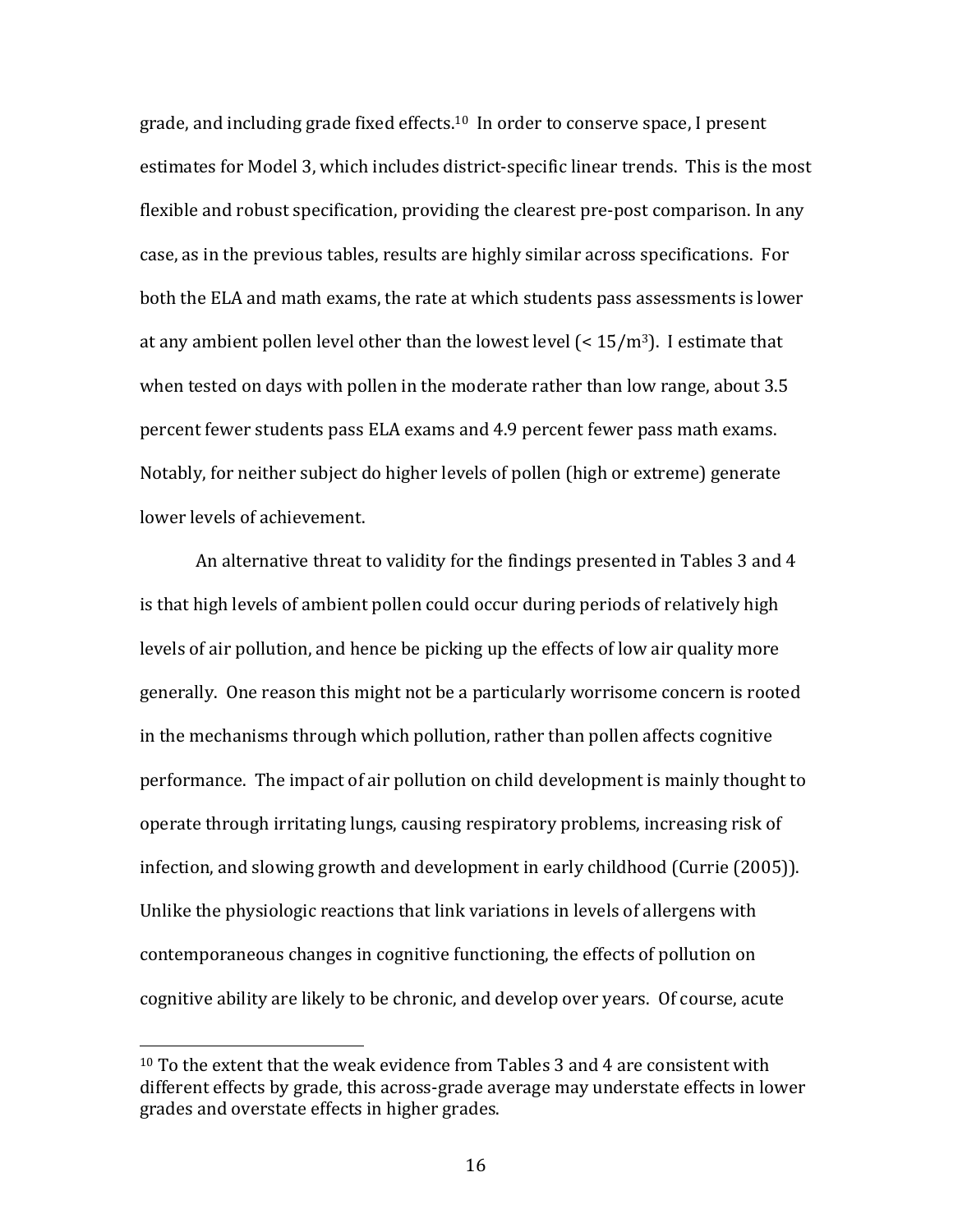respiratory response to high levels of pollutants can cause distress in affected children, making performance on math and reading tests a second order concern.

To provide some evidence of the impact of pollutants separate from airborne pollen, I make use of data collected by the U.S. Environmental Protection Agency (EPA) at air pollution monitoring sites throughout the country. The EPA collects data on a variety of pollutants. A frequently used measure is airborne particulate matter, but this includes organic particles including dust and pollen. So, I use data on sulfur dioxide  $(SO<sub>2</sub>)$ , which is generated by fossil fuel combustion in power plants, industrial production and automobiles (EPA, 2014). Unfortunately, the EPA monitoring sites do not overlap with the NAB reporting stations well. In some cases, there are no EPA sites near NAB sites, and in others EPA monitoring data is available for only a few years. In total, I am able to obtain EPA data for about 43 percent of site/years for which pollen data are available.

In the second panel of Table 5, I present results of Model 3 from Table 3, but include the  $SO<sub>2</sub>$  air quality index as a control, and an indicator variable that for whether or not  $SO<sub>2</sub>$  data are missing for a site/year. So the effect of pollution is estimated off of within site variation in pollution for the years when these data are available. The results in Table 5 indicate that  $SO<sub>2</sub>$  pollution levels do affect performance on state reading tests, but not math tests. To better understand the relative effects here, the standard deviation of  $SO<sub>2</sub>$  aqi is about 9, so coefficient of  $SO<sub>2</sub>$  on reading scales to an effect size of 0.108, which is less than half of the effect size of pollen on performance on reading assessments. Importantly, when I include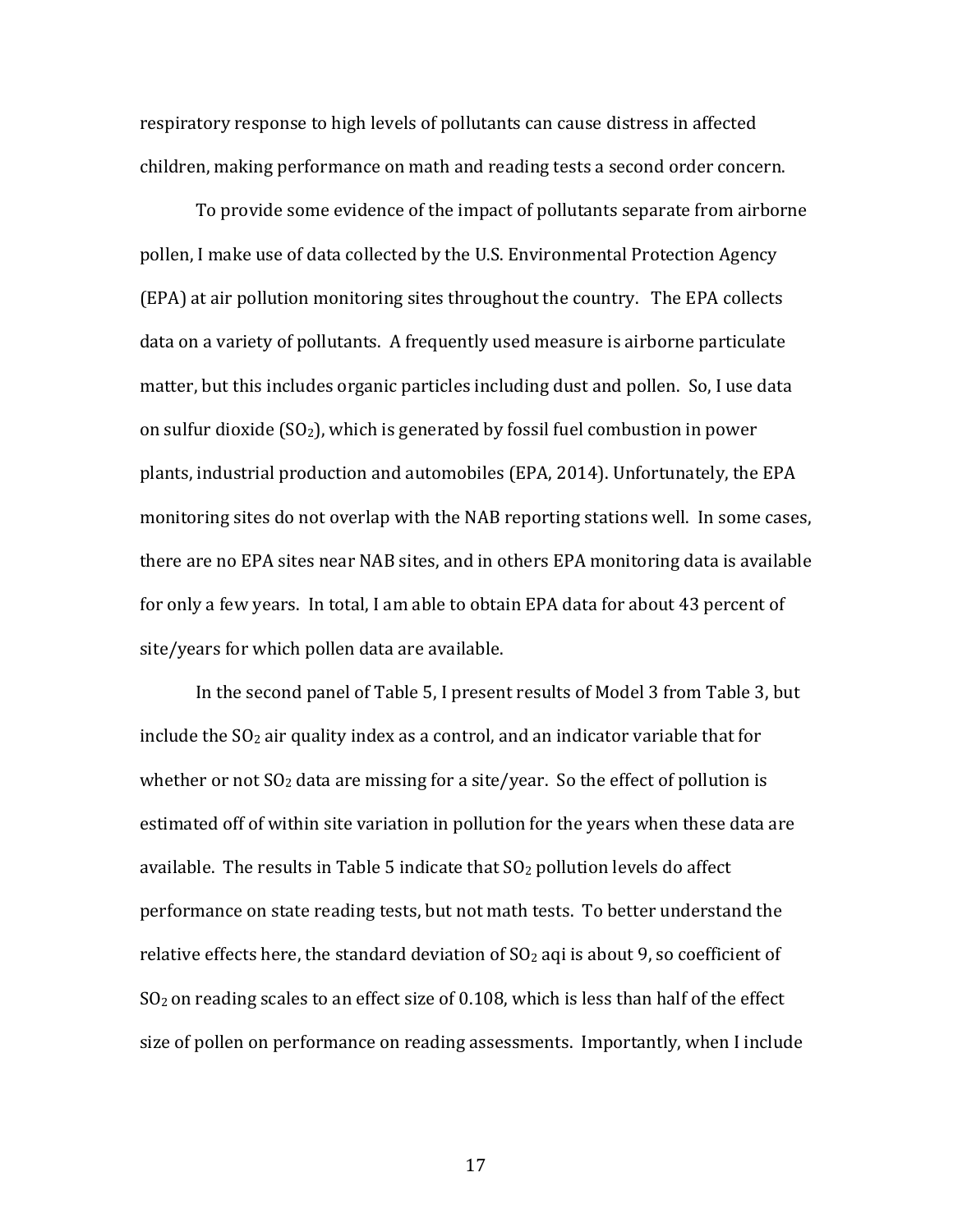measures of air pollution, the effects of pollen levels on both math and reading tests are essentially identical to the estimates obtained in Table 3.

#### **Discussion and Conclusions**

In this paper, I have taken up a straightforward, but important question that has received no attention in the economics literature. Nonetheless, researchers in clinical settings have long understood that the symptoms of seasonal allergic rhinitis affect concentration, problem solving and even mood in ways that impede cognitive functioning. While the evidence from clinical settings is reason to anticipate that natural variations in ambient pollen could affect measures of cognitive performance like state reading and math assessments, there is no way to predict population level impacts without observational data of the type employed here. Of course, the empirical strategy employed here falls short of the randomized control trial design that might be employed by clinical researchers, and the inferences we can draw are subsequently not as strong. The panel models estimated here control for typical measures of student characteristics and school resources, and all inference is drawn from within-district variation and is robust to unmeasured changes in cohort quality or environmental that happen to be coincident with atmospheric pollen.

The threats to inference that remain are variation in inputs or other factors that happen to vary with seasonal pollen and are not measured here. The research design employed here largely rests on the assumption that annual variation in pollen levels during testing periods is as good as random, driven by natural variation that is unrelated to schooling policies. There is no way to put to rest all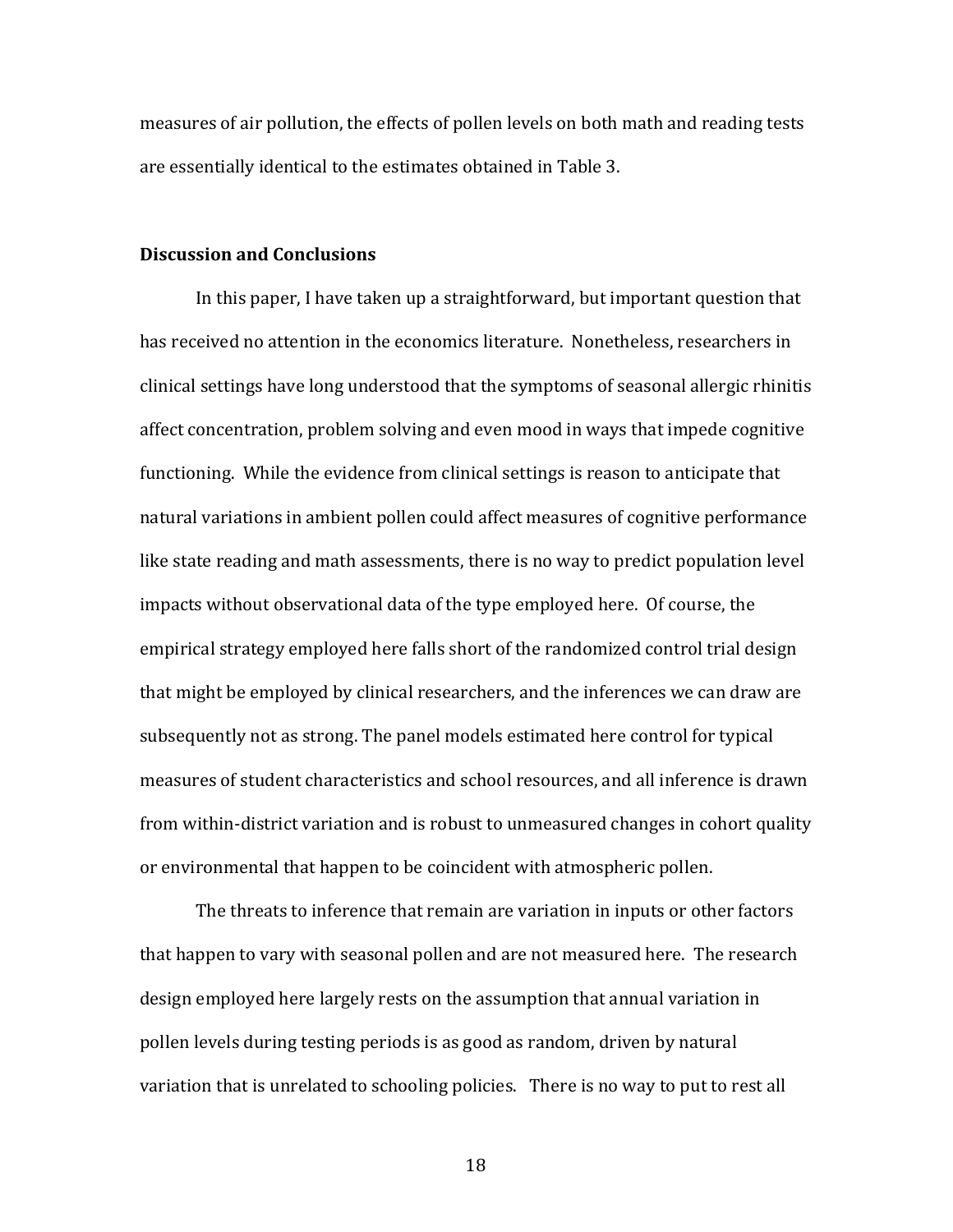potential threats to this assumption. But, it is possible to set up a test to assess whether the variation driving the results is due to pollen per se, or something that just happens to be coincidental. This falsification test is to re-estimate models from Table 3, while also including measures of ambient pollen in weeks *before* and/or *after* state tests are administered. Pollen levels in the weeks before tests are administered could affect test performance if symptoms lag pollen levels, but pollen levels after tests are administered should have no affect on outcomes. But, to the extent that inter-temporal variation in pollen is simply correlated with other unmeasured factors that influence test scores, then pollen levels after testing should also be correlated with these omitted factors, leading us to believe in an after-test pollen "effect".

In Figure 4, I present the main coefficients of interest from regressions testing whether there is a before- and/or after-test pollen effect. These coefficient are estimated in separate regression which include controls and specification as in Table 3, including a contemporaneous measure of pollen during the test week(s), as well as pollen in the weeks leading up to the test period, and then after the test period. It is important to control for pollen during the test period, since there is substantial serial correlation in pollen levels. The bars in Figure 5 indicate the magnitude of the coefficient from these regressions on ELA and math proficiency rates: Bars in regular shade indicate statistical significance at the 5% level, while bars in light shade indicate no significant relationship between pollen in a given week and test scores.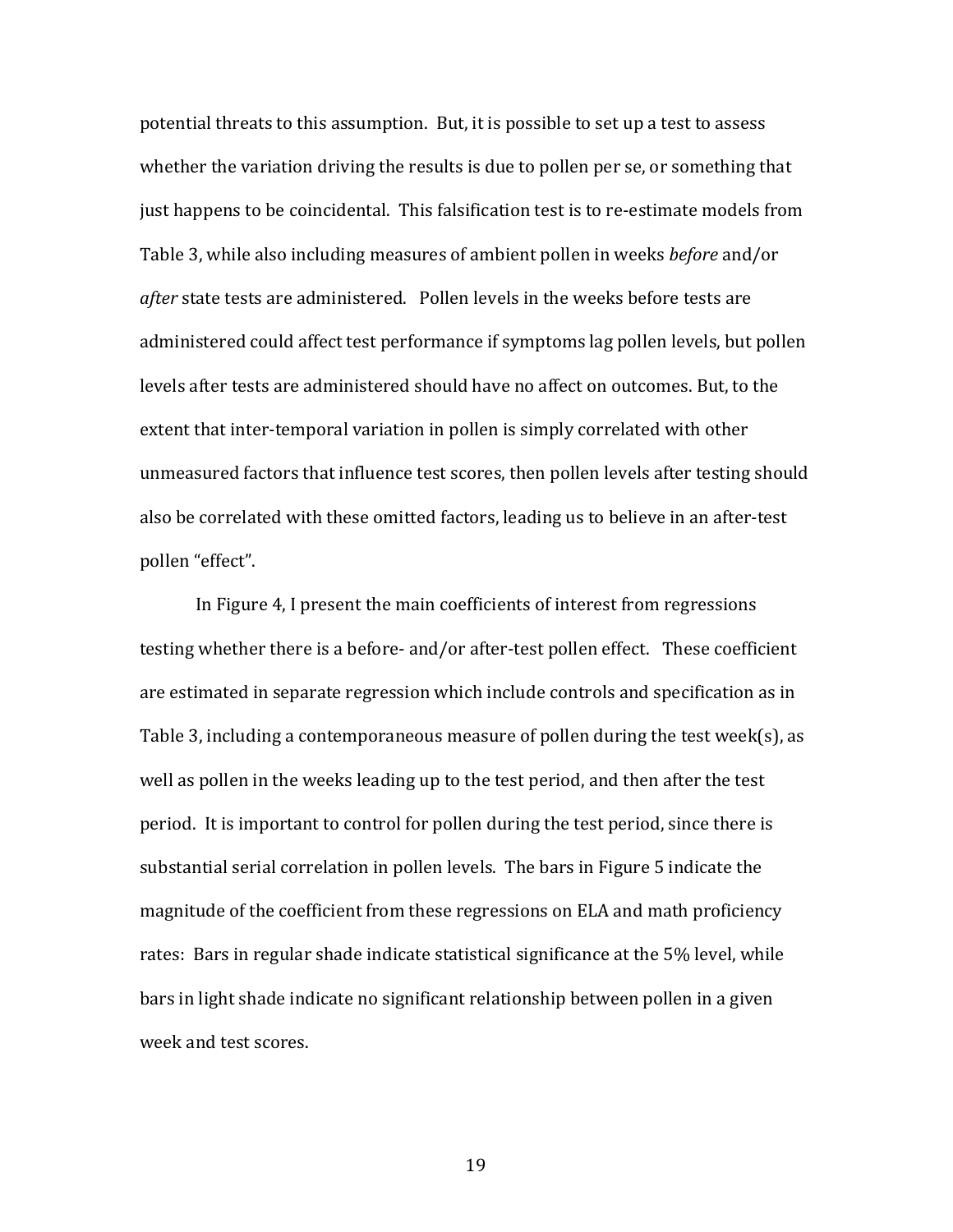For both ELA and math exams, the same pattern emerges between pollen levels leading into, and out of the testing period and student performance. Pollen levels in the weeks leading up to the test window are negatively related to proficiency rates. But, the effect of pollen levels in advance of the test is not as large as the effects of pollen during the period when tests are administered. Further, in no case are pollen levels after the test window related to test performance.





While this falsification test helps provide assurance that the relationship between ambient pollen and test performance observed here is the result of the effects of pollen and thereby SAR on the ability of students to perform on state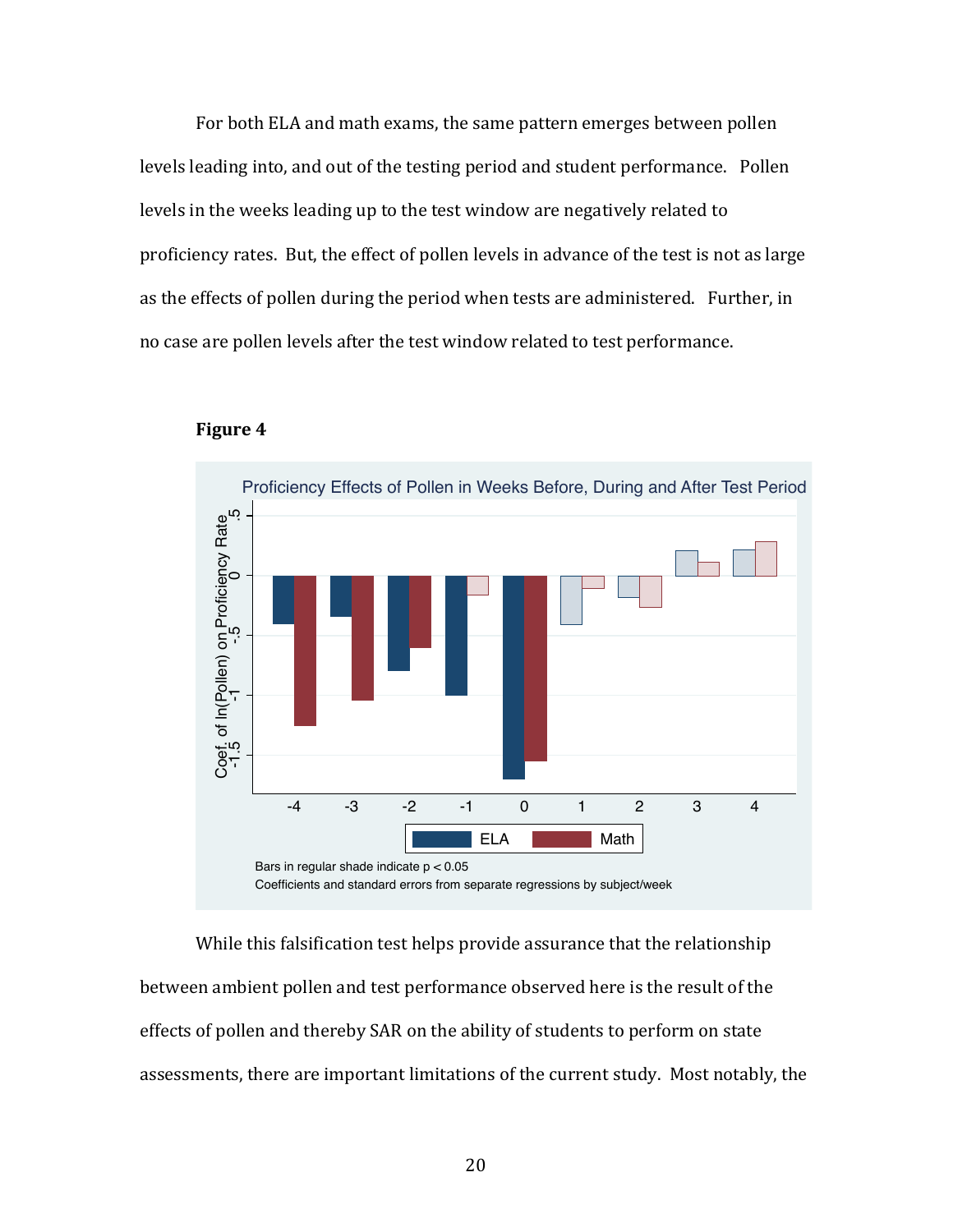reduced form approach of the current design cannot tell us about the impact of SAR on the test performance of those affected. Unfortunately, there is simply no community level data available to measure test performance among individuals suffering from SAR compared to those who do not. Diagnosis of SAR requires a skinprick test that is not possible in any reasonable survey design. In any case, the reduced form strategy employed here is informative about an average treatment effect of atmospheric pollen on test performance. Necessarily, this ATE is likely a poor estimate of effects on individuals. Most students do not suffer from SAR, and elevated levels of ambient pollen likely have little or no effect for them. Indeed, the ATE estimated here is likely comprised of a treatment effect for SAR sufferers, but muted by non-response among those without allergies.

The results of the current paper are relevant for economists studying both health and education. Health economists have made real contributions to the understanding the role that factors like pollution have on child health and development. This paper examines the immediate effects of naturally occurring particulate matter on cognitive functioning. While this relationship has been established in clinical research, the current findings suggest that allergens limit functioning in community settings. This has broader implications than school performance. For example, productivity in the workplace may be affected by exposure to pollen among SAR sufferers who engage in cognitively demanding work.

For economists who study education, the average treatment effects identified here are relevant for understanding whether and how year-to-year changes in test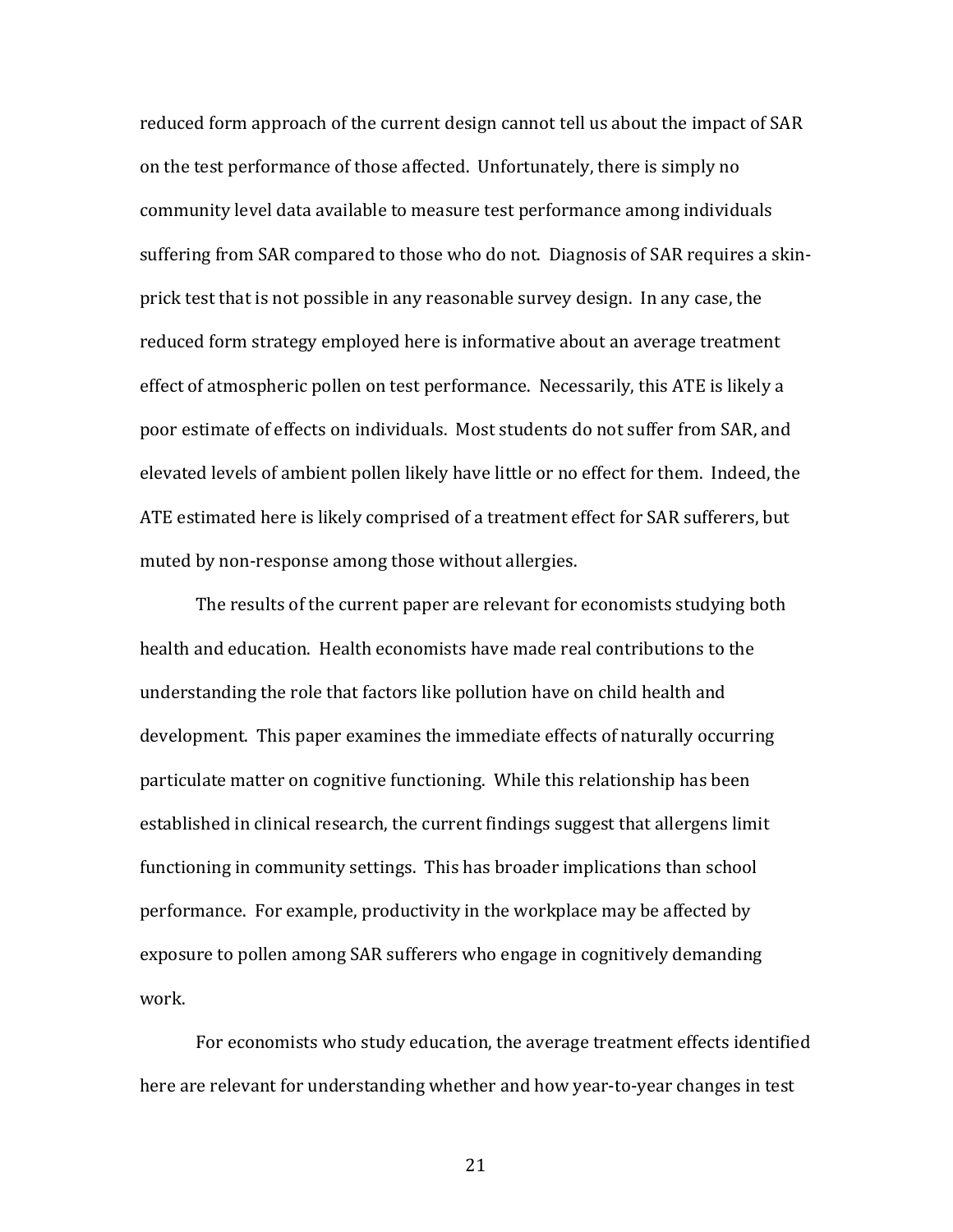results can be used to measure school or district performance. I estimate that commonly observed variation in ambient pollen levels serve as an important impediment to improvement on state math and reading assessments. The point estimates reported here suggest that proficiency rates for  $3<sup>rd</sup>$  graders on ELA exams could be 2.5 to 4.5 percent lower if testing occurs during a period of extremely high pollen, compared to typical pollen levels. For math, I estimate the proficiency rates to be 4.5 to 7 percent lower. Effects of this type have direct relevance to understanding the learning or performance effects of a condition that effects a large number of students annually, even as it can be treated at low cost. Further, better understanding the role of extraneous factors like air quality in influencing variation in performance on state assessments is important as administrators continue to refine accountability systems.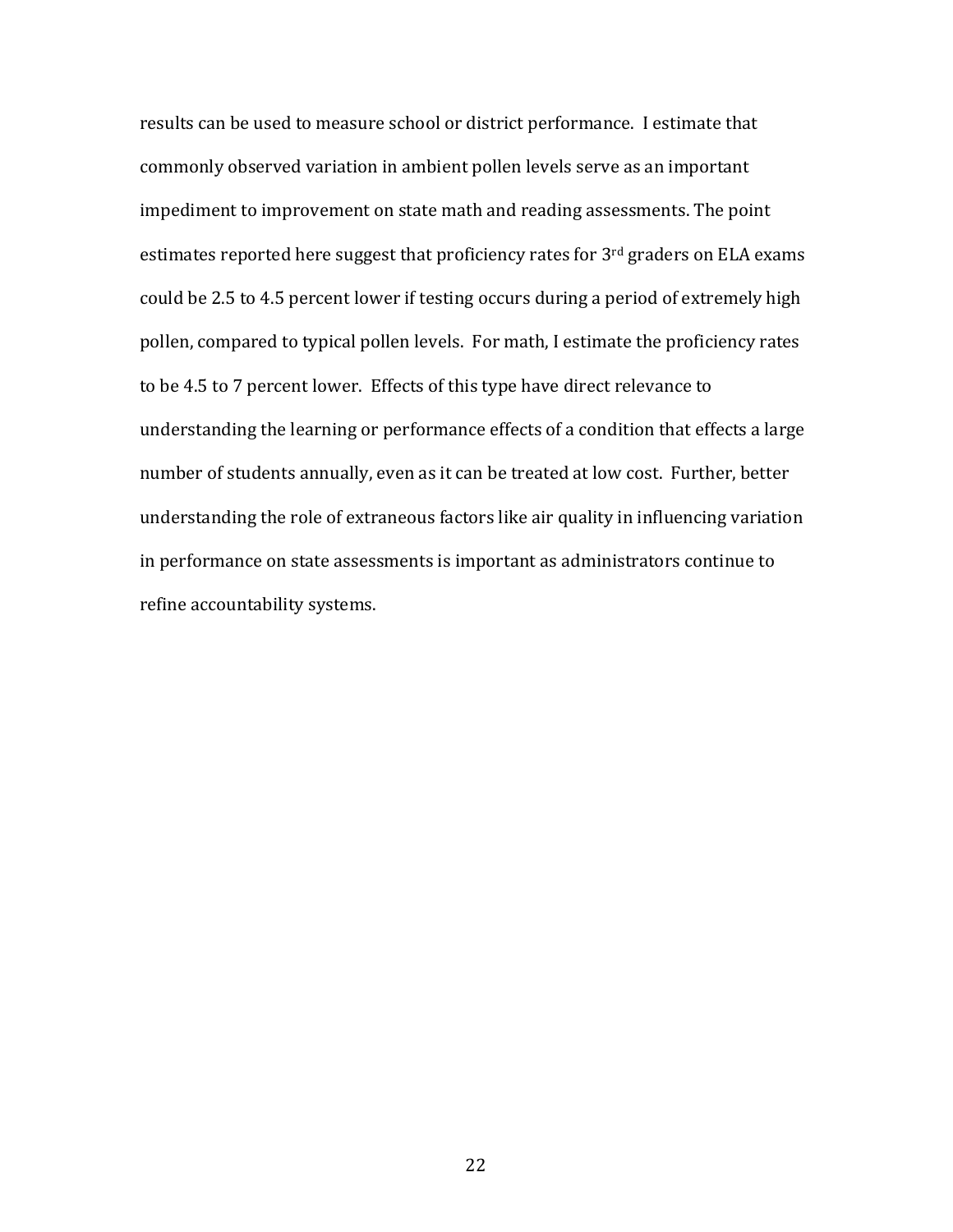### **References**

Bender, Bruce G., 2005. "Cognitive effects of allergic rhinitis and its treatment." *Immunology and Allergy Clinics of North America*, Volume 25, Issue 2, May 2005, Pages 301-12.

Caillaud D, Toloba Y, Raobison R, Besancenot JP, Thibaudon M, Martin S, Segala C. 2014a. [Health impact of exposure to pollens: A review of epidemiological studies.]. Rev Mal Respir. 2014 Feb;31(2):142-149.

Caillaud, D., S. Martin, C. Segala, J.P. Besancenot, B. Clot, M. Thibaudon. 2014b. "Effects of airborne birch pollen levels on clinical symptoms of seasonal allergic rhinoconjunctivitis," *International Archives of Allergy and Immunology*, v163(4), pp. 43-50.

Currie, Janet, and Matthew Neidell. 2005. "Air Pollution and Infant Health: What can we learn from California's recent experience," *Quarterly Journal of Economics*, v. 120, pp. 1003-1030.

Druce, Howard M., 2000. "Seasonal allergic rhinitis and cognitive function." Annals of Allergy, Asthma & Immunology, Volume 84, Issue 4, April 2000, Pages 371-373.

Erbas, B., J.H. Chang, S. Dharmage, E.K. Ong, R. Hyndman, E. Newbigin, and M. Abramson. 2007. "Do levels of airborne grass pollen influence asthma hospital admissions?" *Clinical and Experimental Allergy*, v. 37, p. 1641-47.

Fineman, Stanley M., 2002. "The burden of allergic rhinitis: beyond dollars and cents." Annals of Allergy, Asthma & Immunology, Volume 88, Issue 4, Supplement, April 2002, Pages 2-7.

Janeway, C.A., P. Travers, and M. Walport. 2001. *Immunobiology: The Immune System in Health and Disease.* 5<sup>th</sup> Ed. (New York: Garland Science).

Johnston, Fay H., Ivan C. Hanigan, and David M.J.S. Bowman. 2009. "Pollen loads and allergic rhinitis in Darwin, Australia: A potential health outcome of the grass-fire cycle," *EcoHealth*, v 6, pp. 99-108.

Kay, Gary G. 2000. "The effects of antihistamines on cognition and performance," *Journal of Allergy and Clinical Immunology*, v 105(6), pp. S622-S627.

Kronfol, Ziad D., and Daniel G. Remick. 2000. "Cytokines and the brain: Implications for clinical psychiatry," American Journal of Psychiatry, v. 157, pp. 683-94.

Marshall, Paul S., and E.A. Colon. 1993. "Effects of allergy season on mood and cognitive function," Annals of Allergy, v 71(3), pp. 251-58.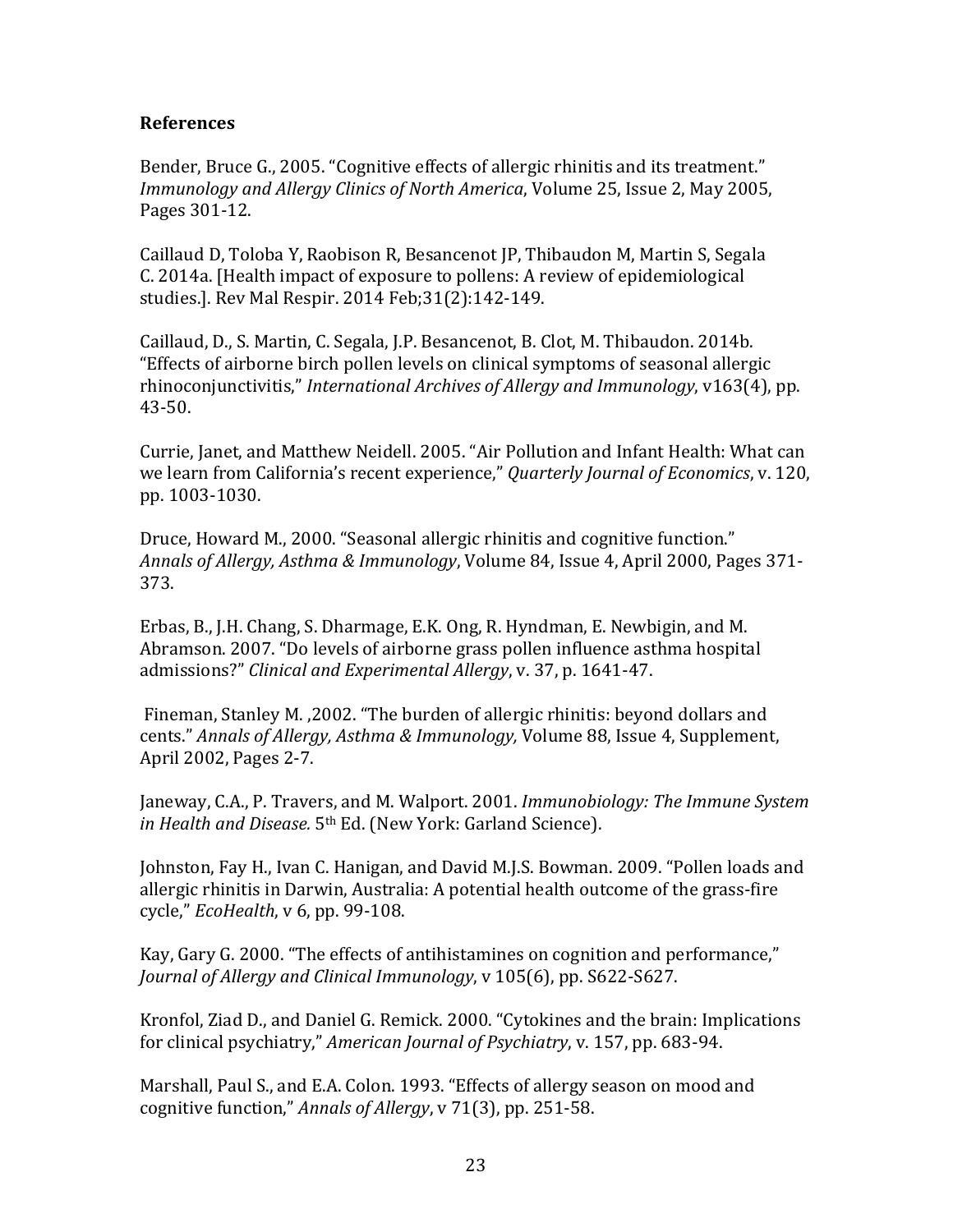Marshall, Paul S., Christine O'Hara, and Paul Steinberg. 2000. "Effects of seasonal allergic rhinitis on selected cognitive abilities. *Annals of Allergy, Asthma and Immunology.* v 84(4), pp 403-10.

McAfoose, J., and B.T. Baune. 2009. "Evidence for a cytokine model of cognitive function. *Neuroscience and Biobehavioral Reviews*, v. 33(3), pp. 355-66.

Peterson, Paul, and Frederick Hess. 2008. "Few states set world class standards," *Education Next, v.8(3), pp. 70-73.* 

Santos, Carah B., Ellen L. Pratt, Chris Hanks, Jeffery McCann, Timothy J. Craig. 2006. "Allergic rhinitis and its effect on sleep, fatigue, and daytime somnolence." *Annals of* Allergy, Asthma & Immunology, Volume 97, Issue 5, November 2006, Pages 579-87.

Tashiro, Manuba, Hideki Mochizuki, Kenataro Iwabuchi, Yumiko Sakurada, Masatoshi Itoh, Takehiko Watanabe, and Kazuhiko Yanai. 2006. "Roles of histamine in regulation of arousal and cognition" *Life Sciences*, v. 72, pp. 409-414.

Walker, Samantha, Saba Khan-Wasti, Monica Fletcher, Paul Cullinan, Jessica Harris, and Aziz Sheikh. 2007. "Seasonal allergic rhinitis is associated with detrimental effect on examination performance in United Kingdom teenagers: Case-control study." American Academy of Allergy, Asthma and Immunology. v. 3, pp. 381-87.

Wilken, Jeffrey A., Robert Berkowitz, and Robert Kane. 2002. "Decrements in vigilance and cognitive functioning associated with rag-weed induced allergic rhinitis," Annals of Allergy, Asthma and Immunology. v 89(4), pp. 372-80.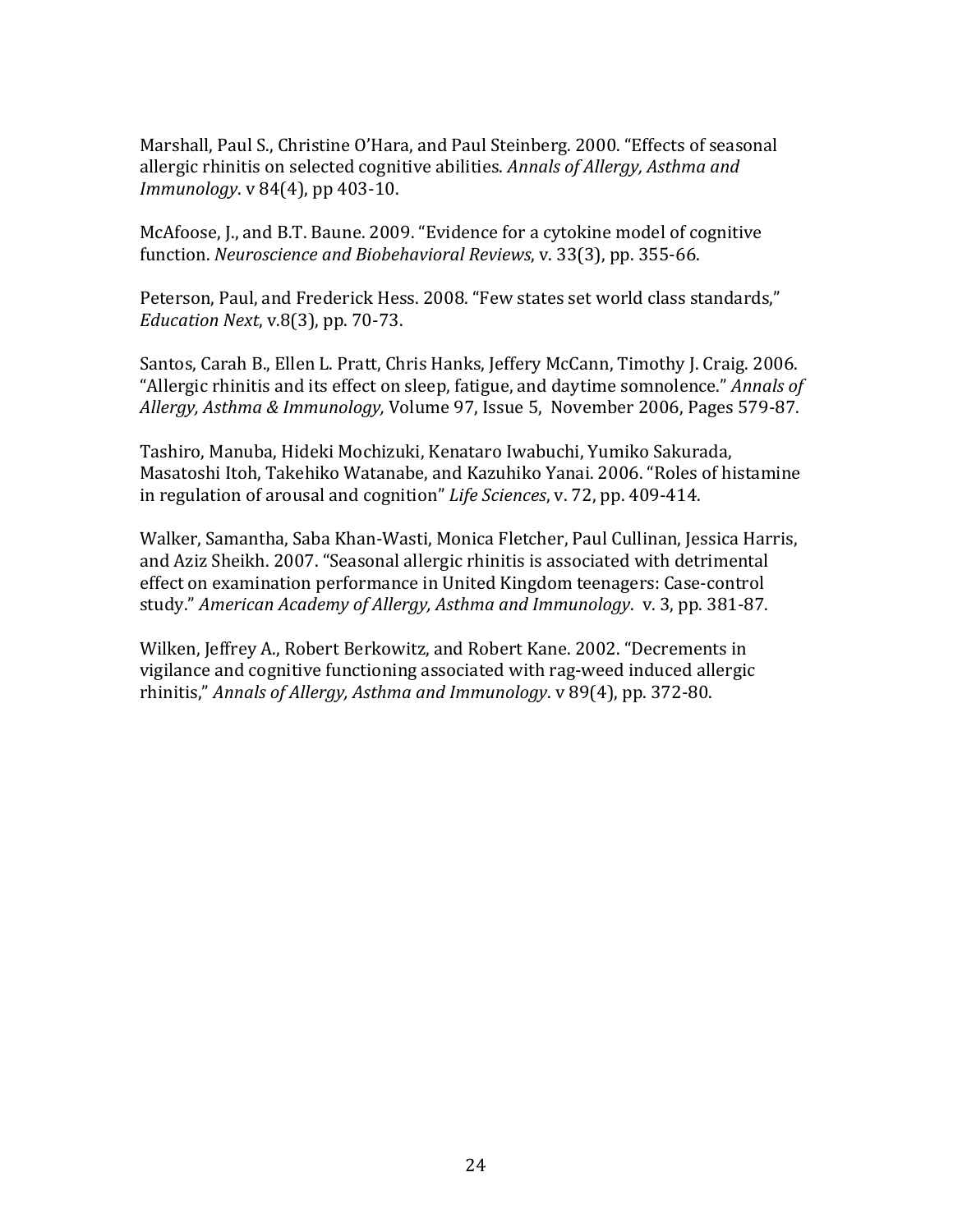| Albany, NY           | Dallas, TX      | Rochester, NY |
|----------------------|-----------------|---------------|
| Atlanta, GA          | Dayton, OH      | San Jose, CA  |
| Austin, TX           | Erie, PA        | Seattle, WA   |
| Baltimore, MD        | Greenville, SC  | Waco, TX      |
| Chicago, IL          | Kansas City, MO |               |
| Colorado Springs, CO | Knoxville, TN   |               |
|                      |                 |               |

# **Table 1: Locations of NAB Reporting Stations**

# Table 2 Descriptive Statistics of Analytic Sample

| <b>Variable</b>            | <b>Mean</b> | Std. Dev. | <b>Minimum</b>   | <b>Maximum</b> |
|----------------------------|-------------|-----------|------------------|----------------|
| Math Prof. Rate            | 68.13       | 21.62     | 2                | 99             |
| <b>ELA Prof. Rate</b>      | 70.54       | 22.39     | 14.1             | 99.4           |
| Pollen Ct. During Test     | 467.7       | 635.3     | $\boldsymbol{0}$ | 3,494          |
| Students FARM Eligible (%) | 45.55       | 25.19     | $\mathbf{0}$     | 97.7           |
| Af. Amer. Students (%)     | 20.29       | 20.50     | $\theta$         | 83.7           |
| Hispanic Students (%)      | 19.85       | 18.47     | 1                | 68.7           |
| Pupil/Teacher ratio        | 14.39       | 2.41      | 5.9              | 21.7           |
|                            |             |           |                  |                |

 $n = 1,608$ 

Observations are at the student group/grade level within districts.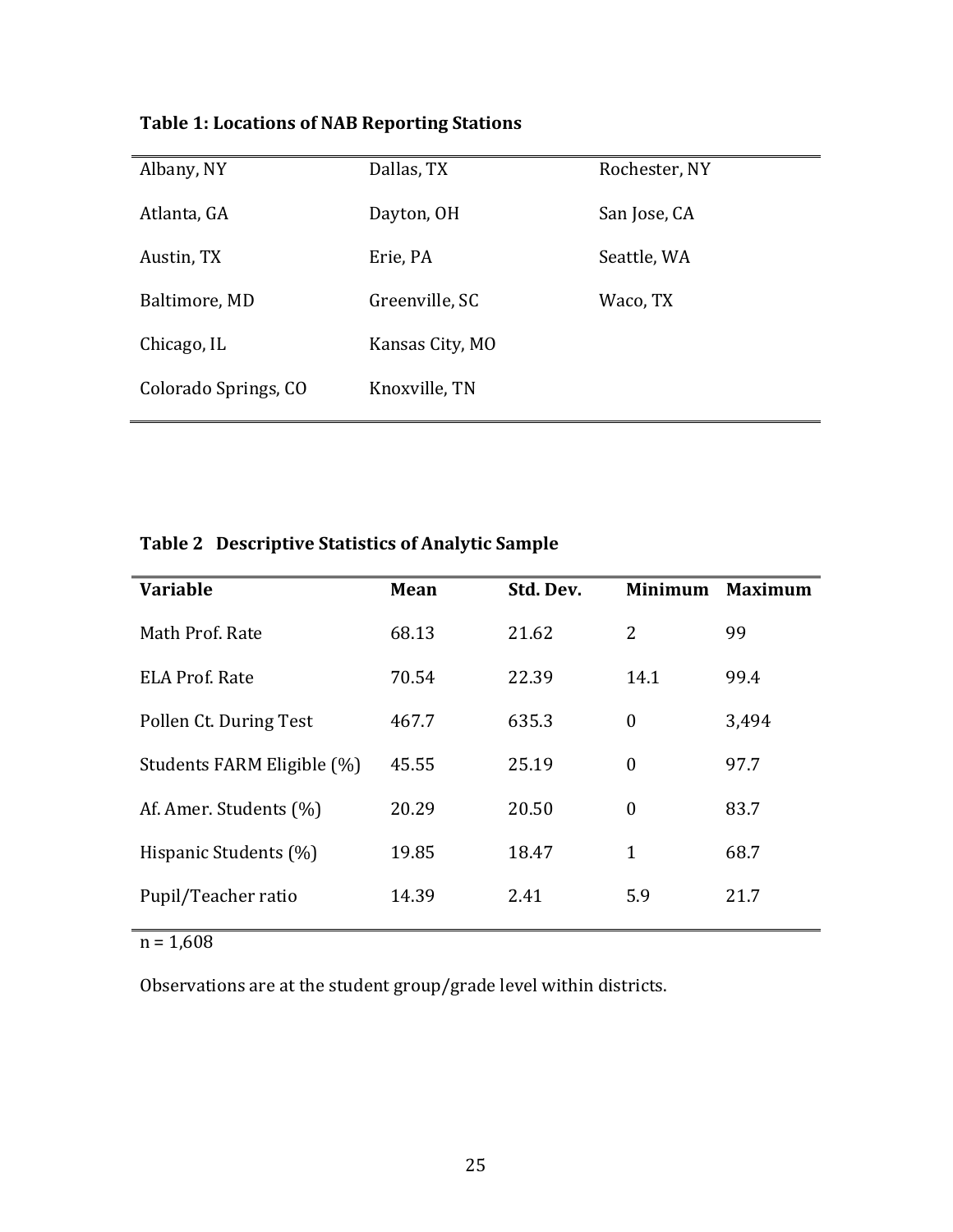| <b>Site</b>          | Mean   | Std. Dev. | <b>Minimum</b>   | <b>Maximum</b> |
|----------------------|--------|-----------|------------------|----------------|
| Albany, NY           | 409.3  | 818.6     | $\boldsymbol{0}$ | 2046.6         |
| Atlanta, GA          | 781.5  | 512.8     | 282.4            | 1307.0         |
| Austin, TX           | 508.1  | 326.0     | 202.7            | 809.1          |
| Baltimore, MD        | 69.6   | 58.5      | 8.7              | 166.7          |
| Chicago, IL          | 8.9    | 25.4      | $\boldsymbol{0}$ | 71.7           |
| Colorado Springs, CO | 235.7  | 252.4     | 0.7              | 654.3          |
| Dallas, TX           | 251.5  | 66.2      | 183              | 322.3          |
| Dayton, OH           | 337.4  | 195.0     | 61.5             | 599.7          |
| Erie, PA             | 201.9  | 10.0      | 190.8            | 210.4          |
| Greenville, SC       | 105.8  | 44.4      | 64.4             | 214.0          |
| Kansas City, MO      | 784.1  | 979.9     | 80.9             | 2860.7         |
| Knoxville, TN        | 475.5  | 390.4     | 233.7            | 926.0          |
| Rochester, NY        | 141.0  | 258.3     | $\boldsymbol{0}$ | 640.8          |
| San Jose, CA         | 349.9  | 423.9     | 103.9            | 1383.1         |
| Seattle, WA          | 127.4  | 54.5      | 84.2             | 207.7          |
| Waco, TX             | 1140.7 | 700.9     | 226.6            | 2097.7         |

**Table 3 Mean Daily Pollen Counts at NAB Sites During State Tests**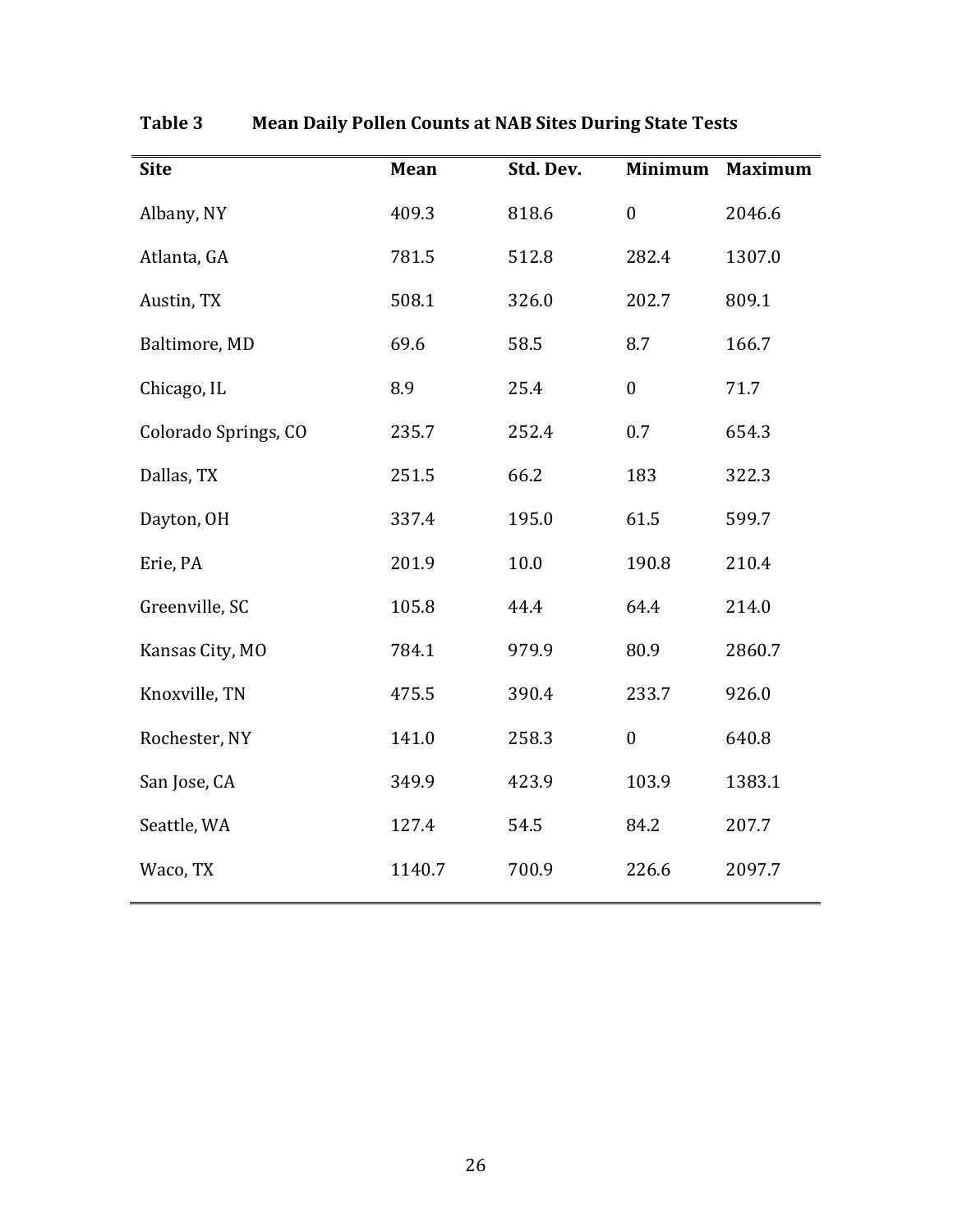#### Table 3 Estimates of Ambient Pollen and State Assessment Results

|                              |                             | Model 1                   | Model 2                                                     | Model 3                                                                 |  |  |
|------------------------------|-----------------------------|---------------------------|-------------------------------------------------------------|-------------------------------------------------------------------------|--|--|
|                              | <b>ELA</b>                  | Math                      | <b>ELA</b><br>Math                                          | <b>ELA</b><br>Math                                                      |  |  |
|                              | Coef.                       | Coef.                     | Coef.<br>Coef.                                              | Coef.<br>Coef.                                                          |  |  |
| Variable                     | SE<br>Sign.*                | SE<br>Sign.*              | SE<br>SE<br>Sign.*<br>Sign.*                                | SE<br>SE<br>Sign.*<br>Sign.*                                            |  |  |
| In(Pollen Count)             | $-1.242$ **                 | $-1.792$ ***              | $***$<br>$***$<br>$-1.138$<br>$-1.76$                       | ***<br>***<br>$-1.308$<br>$-2.23$                                       |  |  |
|                              | 0.546                       | 0.683                     | 0.532<br>0.672                                              | 0.397<br>0.613                                                          |  |  |
| In(Pollen Count) x 4th Grade | $-0.303$<br>p=0.005         | 0.445<br>p=0.019          | $-0.31$<br>0.437<br>$p=0.006$<br>p=0.017                    | $-0.289$<br>0.451<br>$p=0.001$<br>p=0.004                               |  |  |
|                              | 0.297                       | 0.604                     | 0.294<br>0.599                                              | 0.282<br>0.596                                                          |  |  |
| In(Pollen Count) x 5th Grade | $-0.422$<br>p=0.002<br>0.35 | 1.059<br>p=0.134<br>0.565 | $-0.471$<br>1.014<br>p=0.002<br>$p=0.120$<br>0.562<br>0.353 | $\ast\ast$<br>$-0.398$<br>1.102<br>p=0.006<br>p<0.001<br>0.321<br>0.553 |  |  |
| In(Pollen Count) x 6th Grade | 0.342<br>p=0.094            | 1.22<br>**<br>p=0.297     | **<br>1.204<br>0.334<br>p=0.124<br>p=0.307                  | **<br>0.35<br>1.222<br>$p=0.013$<br>p=0.031                             |  |  |
|                              | 0.297                       | 0.569                     | 0.298<br>0.569                                              | 0.264<br>0.556                                                          |  |  |
| In(Pollen Count) x 7th Grade | 0.163<br>p=0.041            | $***$<br>1.483<br>p=0.594 | $\ast\ast$<br>0.154<br>1.468<br>p=0.056<br>$p=0.615$        | $\ast\ast$<br>0.163<br>1.496<br>$p=0.003$<br>$p=0.144$                  |  |  |
|                              | 0.298                       | 0.614                     | 0.305<br>0.618                                              | 0.287<br>0.592                                                          |  |  |
| In(Pollen Count) x 8th Grade | $***$<br>1.623<br>$p=0.462$ | *** p=0.983<br>1.803      | *** p=.390<br>*** p=0.993<br>1.573<br>1.755                 | *** p=0.475<br>1.646<br>*** p=0.390<br>1.866                            |  |  |
|                              | 0.399                       | 0.676                     | 0.672<br>0.391                                              | 0.401<br>0.672                                                          |  |  |
| District Fixed Effects?      | Yes                         | Yes                       | Yes<br>Yes                                                  | Yes<br>Yes                                                              |  |  |
| Year Fixed Effects?          | Yes                         | Yes                       | N <sub>o</sub><br>No                                        | N <sub>o</sub><br>No                                                    |  |  |
| Common Trend?                | No                          | No                        | Yes<br>Yes                                                  | No<br>No                                                                |  |  |
| District-Specific Trends?    | No                          | No                        | No<br>No                                                    | Yes<br>Yes                                                              |  |  |
| n                            | 1608                        | 1576                      | 1608<br>1576                                                | 1608<br>1576                                                            |  |  |
| R-squared                    | 0.915                       | 0.862                     | 0.912<br>0.858                                              | 0.892<br>0.938                                                          |  |  |
|                              |                             |                           |                                                             |                                                                         |  |  |

All models control for student demographic and economic characteristics, as described in the text, enrollment and pupil-teacher ratios.

Standard errors (below, in italics) clustered at the district-grade level.

\*\*,,,p<0.05

\*\*\* p< 0.01

 $*$  P-value from F-test of joint significance with main effect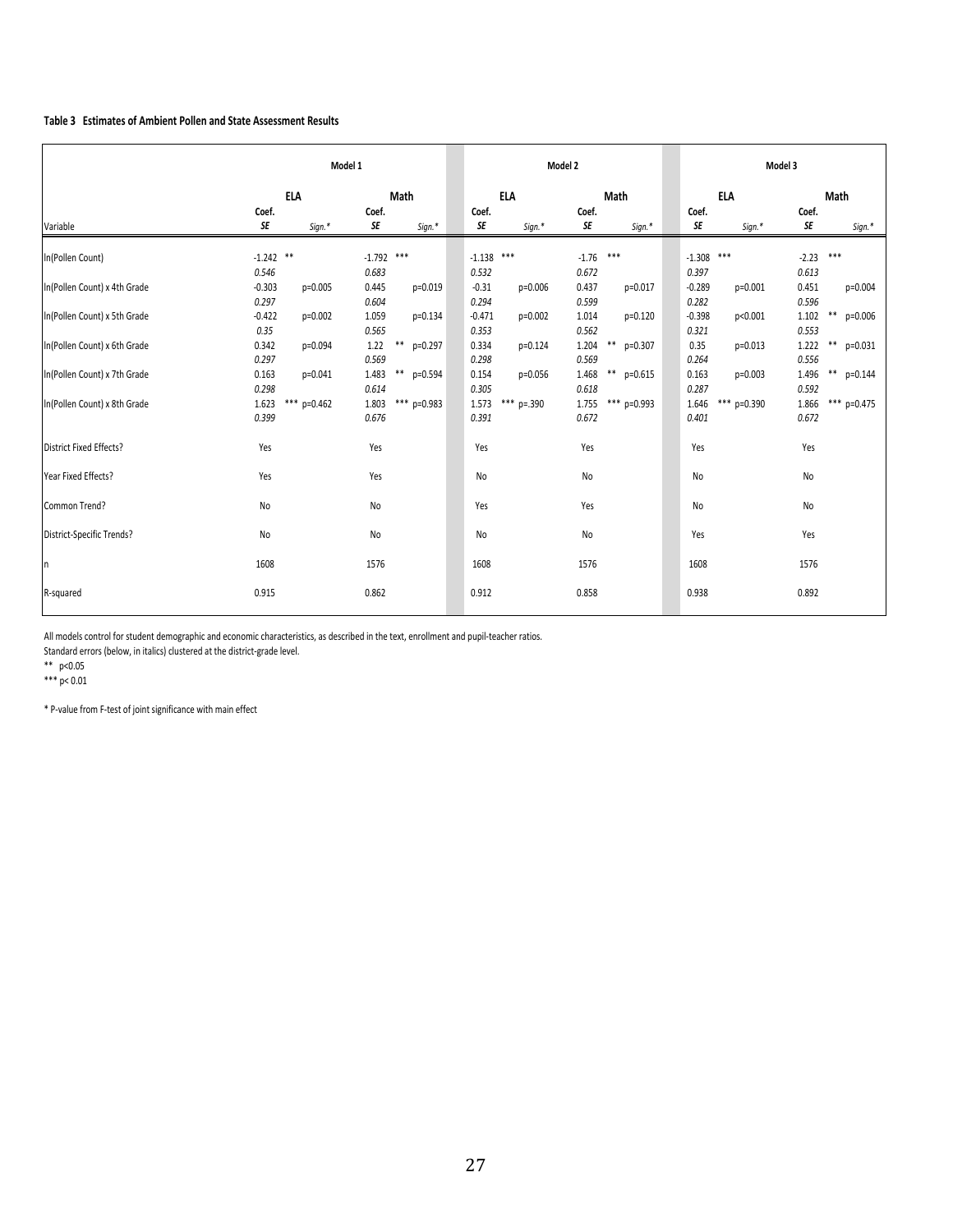#### Table 4 Estimates of Ambient Pollen and State Assessment Results: by Subgroup

|                                  | <b>Black Students</b> |           |              |                    | <b>FARM Eligible Students</b> |           |                |               |
|----------------------------------|-----------------------|-----------|--------------|--------------------|-------------------------------|-----------|----------------|---------------|
|                                  | <b>ELA</b>            |           | Math         |                    | <b>ELA</b>                    |           | Math           |               |
|                                  | Coef.                 |           | Coef.        |                    | Coef.                         |           |                |               |
| Variable                         | SE                    | Sign.*    | SE           | Sign.*             | SE                            | Sign.*    |                | Sign.*        |
| Pollen Count                     | $-0.959$              |           | $-2.615$ *** |                    | $-1.066$                      |           | $-2.597$ ***   |               |
|                                  | 0.729                 |           | 0.847        |                    | 0.694                         |           | 0.838          |               |
| Pollen Count x 4th Grade         | $-0.529$              | p=0.044   | 0.777        | $p=0.011$          | $-0.695$ **                   | $p=0.01$  | 0.812          | p<0.01        |
|                                  | 0.358                 |           | 0.679        |                    | 0.329                         |           | 0.699          |               |
| Pollen Count x 5th Grade         | $-0.681$ *            | $p=0.020$ | 1.983        | *** $p=0.319$      | $-0.769$                      | $p=0.006$ | 1.859<br>***   | $p=0.212$     |
|                                  | 0.413                 |           | 0.641        |                    | 0.406                         |           | 0.656          |               |
| Pollen Count x 6th Grade         | 0.379                 | p=0.423   | 1.463        | $***$<br>$p=0.091$ | 0.216                         | p=0.209   | $1.266$ *      | $p=0.041$     |
|                                  | 0.33                  |           | 0.627        |                    | 0.305                         |           | 0.657          |               |
| Pollen Count x 7th Grade         | 0.197                 | $p=0.288$ | 1.97         | $***$<br>$p=0.385$ | 0.016                         | $p=0.133$ | 1.592<br>$***$ | $p=0.148$     |
|                                  | 0.331                 |           | 0.687        |                    | 0.357                         |           | 0.701          |               |
| Pollen Count x 8th Grade         | $***$<br>1.954        | $p=0.155$ | 2.128        | *** $p=0.464$      | ***<br>1.575                  | $p=0.445$ | 1.863          | *** $p=0.260$ |
|                                  | 0.461                 |           | 0.714        |                    | 0.448                         |           | 0.76           |               |
| District Fixed Effects?          | Yes                   |           | Yes          |                    | Yes                           |           | Yes            |               |
|                                  |                       |           |              |                    |                               |           |                |               |
| Year Fixed Effects?              | Yes                   |           | Yes          |                    | Yes                           |           | Yes            |               |
| Common Trend?                    | No                    |           | No           |                    | No                            |           | No             |               |
| <b>District-Specific Trends?</b> | <b>No</b>             |           | No           |                    | <b>No</b>                     |           | No             |               |
|                                  |                       |           |              |                    |                               |           |                |               |
| n                                | 1204                  |           | 1171         |                    | 1309                          |           | 1282           |               |
| R-squared                        | 0.8727                |           | 0.828        |                    | 0.893                         |           | 0.854          |               |
|                                  |                       |           |              |                    |                               |           |                |               |

All models control for student demographic and economic characteristics, as described in the text, enrollment and pupil-teacher ratios.

Standard errors (below, in italics) clustered at the district-grade level.

 $*$  p<0.10

\*\*  $p < 0.05$ 

\*\*\*  $p < 0.01$ 

\*&P!value&from&F!test&of&joint&significance&with&main&effect